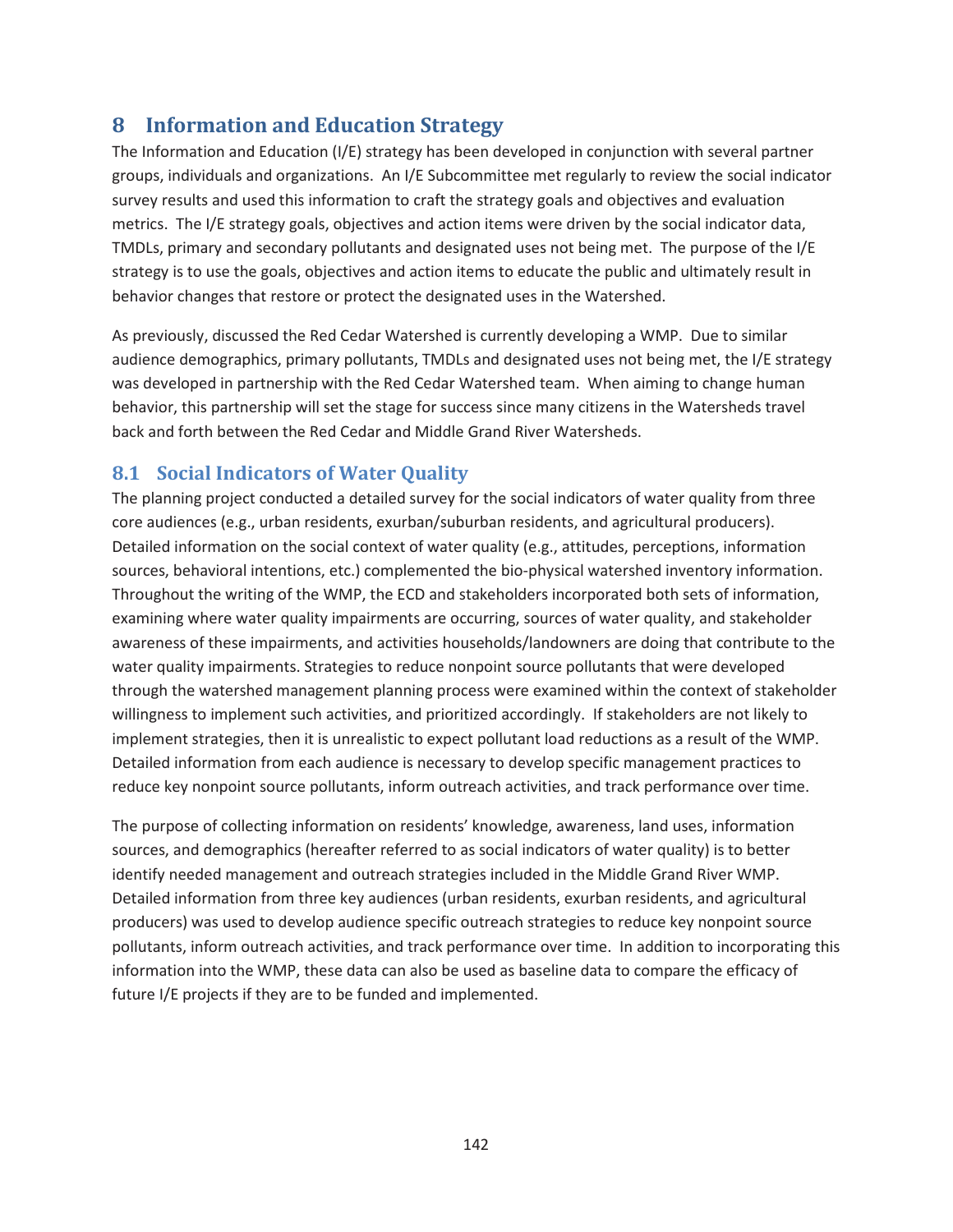The specific questions of this project included:

- 1. What are stakeholders' perceptions of water quality, current impairments, and sources of water pollution, practices to improve water quality, information sources, and general demographics differ among the three groups?
- 2. How do stakeholders' responses differ from each other?
- 3. What are the most likely effective stakeholder outreach (I & E) to help achieve water quality goals?

The goals for this project were to collect information on social indicators of water quality in a scientific way that provides valid and reliable information on the awareness and perceptions of the Watershed by key stakeholders. The results from these surveys informed the WMP, future outreach and education programs, provided baseline data as to the efficacy of I & E outreach strategies at achieving goals in improving perceptions about water quality and land uses that have a positive impact on water quality.

The data quality objectives for this project were:

- **Precision:** Given the population size of our three audiences and the desired number of response needed for analysis, the sample size (Table 43) was selected with a goal of 96% confidence level and a sampling error of +/-5%.(Genskow & Prokopy, 2010; Dillman, 2000). A 95% confidence interval for most analysis. In addition, ICS Marketing Support Services compared our sample/census contact databases to the National Change of Address database and reduced any addresses that did not match current addresses to help reduce undeliverable surveys.
- x **Bias and representativeness:** The City of Lansing parcel data was used to draw a random sample of the "urban residents" while the county parcel datasets (clipped to the watershed boundaries) without the City of Lansing parcel data were used to draw a random sample for the "exurban residents". A census of farms registered in the North American Industry Classification System that have ZIP codes within the Watershed for the "agricultural producers" stakeholders in this project was used. A census of the agricultural producers was needed rather than a random sample because there are so few of them. Additionally, a non-respondent telephone survey was conducted to determine if there is a response (or non-response) bias in the returned surveys.
- **Comparability:** ECD compared the respondent and non-respondent data and looked for differences and evaluated if the differences were meaningful, and what should be done about it. The responses of the three audiences were compared together. Currently, however, SIDMA only allows for paired data analysis so ECD used IBM SPSS Statistics software program for this comparison.

This project utilized The Social Indicator Planning and Evaluation System (SIPES) for Nonpoint Source Management (version 2.1) (Genskow & Prokopy, 2010) to inform the conceptual framework of questions that will be asked on the surveys. ECD followed a modified Tailored Design Method (Dillman et al., 2009) that consists of four waves of mailings (cover letter/questionnaire, thank you/reminder postcard, cover letter/questionnaire, and final thank you/reminder post card). The four waves were mailed over a four week period of time followed by a two week waiting period before interviewers'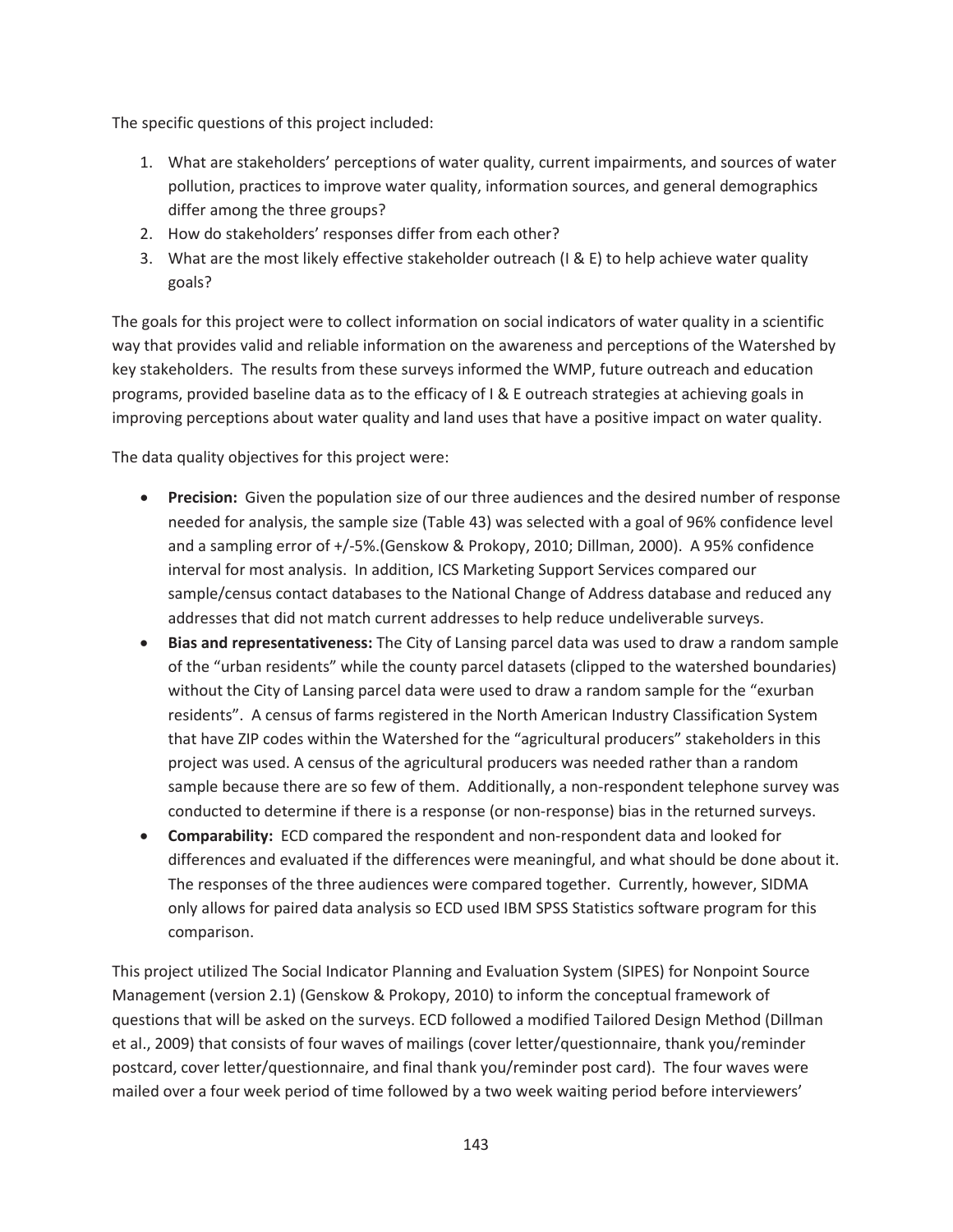contacted non-respondents to collect additional data to examine differences between respondents and non-respondents for each of the three audiences of interest.

There are three main stakeholder populations in the Watershed. They are: Urban Residents (non-rural, non-agricultural), Exurban Residents (non-urban, non-agricultural), and Rural Agricultural Producers (non-urban, must be an active producer). These groups were the key stakeholders of interest because their perceptions and land uses, and distinct stewardship behaviors relevant to their contexts, have the potential to greatly impact water quality.

The estimated population and needed sample/census size for each group is outlined in Table 43.

Table 43. Key stakeholders in the Middle Grand River Watershed Planning initiative, estimate population, needed sample/census size, Michigan, 2012.

| <b>Audience Group</b>         | <b>Estimated Population</b> | <b>Sample/Census Size</b> |
|-------------------------------|-----------------------------|---------------------------|
| Urban Residents               | 70.000                      | 945                       |
| Exurban Residents             | 61,000                      | 945                       |
| <b>Agricultural Producers</b> |                             | 411                       |
| Total                         | 131.411                     | 2,301                     |

The social indicators of water quality survey were implemented by ICS Marketing Support Services with oversight by staff of ECD. The mail-back survey was implemented according to the Tailored Design Method (Dillman et al, 2009) during July - September 2012. After the survey was implemented as part of the random selection and census of this study, ECD created a general survey link in SIDMA and posted the link on the middlegrandriver.org watershed planning website. Interested residents/stakeholders were able to complete the survey and provide input.

The contact information of individuals in the sample was kept confidential and responses were never associated with their contact information (e.g., mailing address) (anonymity). Responses are in a database and presented in aggregate summaries in project reports, outreach materials, and in the SIDMA tool, where social indicators of water quality information are available to state and federal agencies. ECD will store the completed questionnaires for five years.

Data from partially completed returned questionnaires were entered into the response dataset. It was not necessary that each respondent complete every response in order for their responses to be used. In survey research it is commonly an option that potential respondents may skip a question if they do not feel comfortable answering it. Respondents sometimes wrote additional comments on the survey. In these cases, ECD reviewed and summarized their comments that they offered.

See Appendix 13 for the Social Indicator Data QAPP.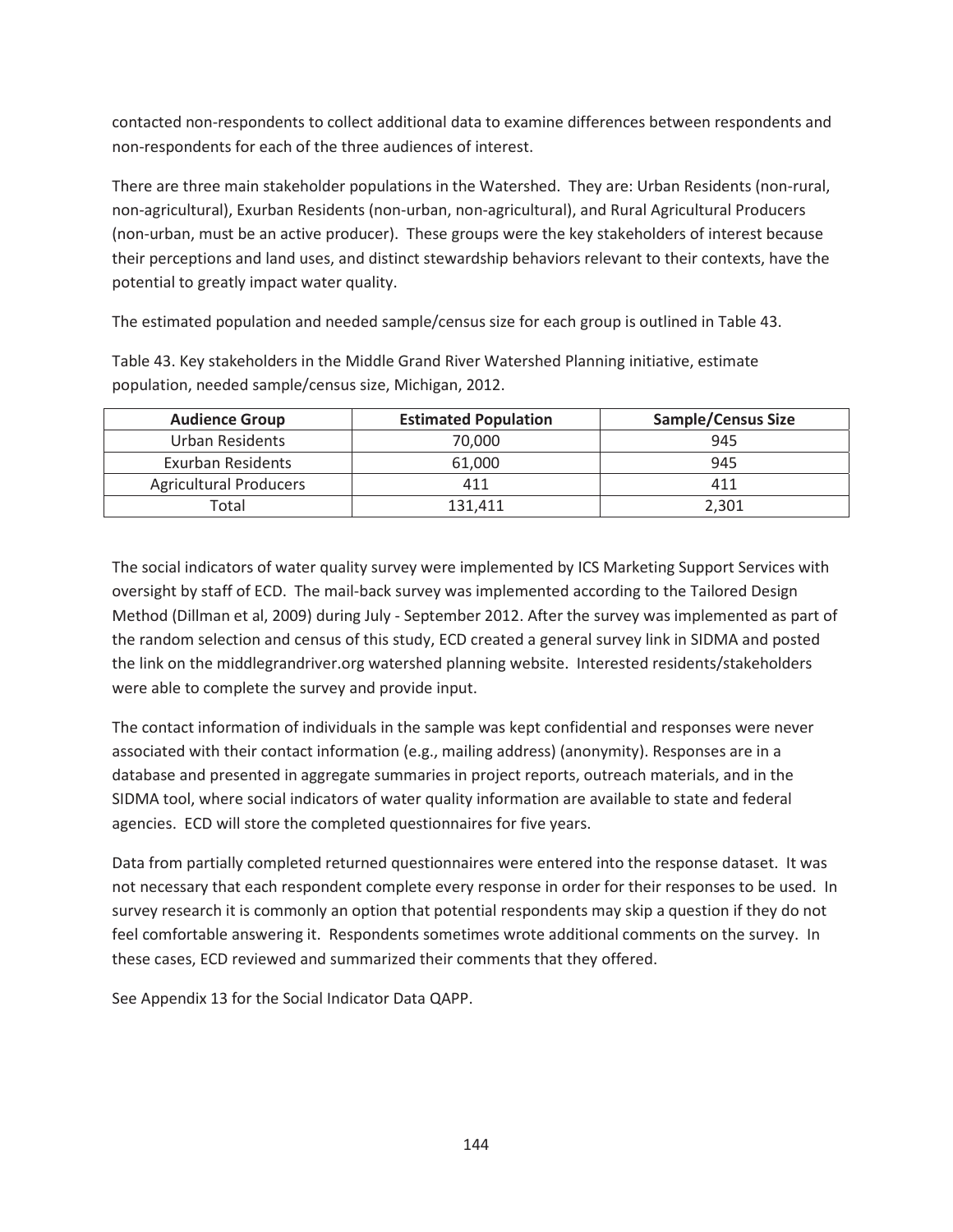#### **8.1.1 Social Indicator Survey Results**.<sup>2</sup>

Overall, some differences in socio-demographics were observed. Most agriculture producer respondents reported having a high school degree or less (37%), while >40% of urban and exurban resident respondents reported having a two or four-year degree (Table 45). Respondents reported their most important water resources activities were for scenic beauty (urban residents and agriculture producer) and for picnicking and family activities (exurban residents) (Table 46). All groups had the highest agreement that trash and debris in the water were moderate or severe problems (Table 47). However, approximately one-third of all group respondents reported bacteria and viruses in the water (e.g., *E.coli*) were a moderate or severe problem in the Middle Grand River Watershed (Table 47). Respondents in all groups nearly agreed that it is their personal responsibility to help protect water quality, and that using recommended farm best management practices or caring for lawn and yard can influence water quality of local streams and lakes (Table 48). Similarly, at least three-quarters of respondents in all groups agreed that the quality of life in their community depends on good water quality (Table 48). Differences in perceived sources of water pollution exist. Forty-two percent of agriculture producer respondents believe waterfowl droppings are the primary cause, while 45% of urban resident respondents believe excessive crop production fertilizers are the primary source of water pollution (Table 49). Meanwhile, 45% of exurban resident respondents reported that excessive lawn fertilizer/pesticides were a moderate or severe problem as a source of water pollution (Table 49). Urban resident respondents had the highest perceived consequences of poor water quality for all five dimensions (e.g., lower property values, odor, fish kills, excessive aquatic plants or algae, and decreased opportunities for water recreation) compared to exurban resident and agriculture producer respondents (Table 50). The reasons behind making decisions for one's property were quite similar; respondents from all three groups expressed personal out-of-pocket expenses, not having access to the equipment that I need, and lack of available information about a practice as the top reasons influencing one's decision about property management related to water quality (Table 51). Michigan State University Extension (MSUE) was the most trusted source of information for all respondent groups (Table 52). Conservation Districts are one of the most trusted information sources for agriculture producer respondents behind MSUE. For exurban resident respondents, county health departments are the most trusted information source behind MSUE, while the Michigan Department of Natural Resources (MDNR) is the most trusted information source for urban resident respondents after MSUE. Nearly all agriculture producer respondents reported having a septic system, though few problems with it were reported (Table 53). In contrast, approximately onethird of exurban respondents reporting having a septic system but similarly few problems were reported.

#### **Implications**

 $\overline{a}$ 

The ECD and the I/E Subcommittee were tasked with preparing a response for key question #3 (What is the most likely effective stakeholder outreach (I & E) to help achieve water quality goals?).

It is apparent that partnering with MSUE, county health departments, and the MDNR to help communicate and educate stakeholders may benefit any efforts because of the high level of trust specific stakeholder groups have for these agencies. The biggest area for stakeholder outreach may be

 $2$  Social indicator survey analysis prepared by Heather Triezenberg.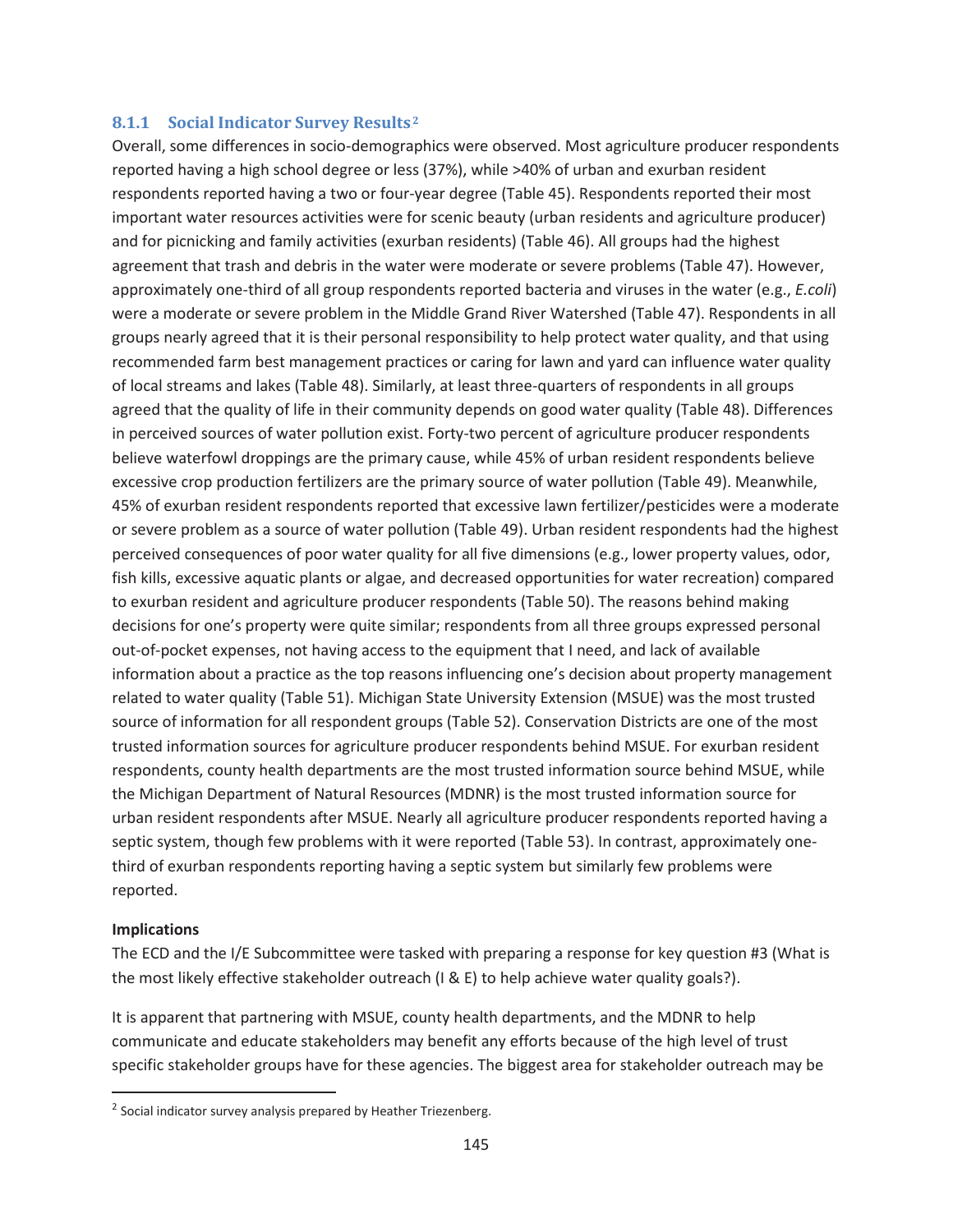in educating stakeholders on the actual types of top water pollution in the Watershed, and the specific sources of the top pollutants, to help stakeholders develop a more accurate understanding of the water quality problems in their area. Given the high level of agreement with personal responsibility to protect water quality and using recommended best management practices on farms or caring for lawn and yard to limit influence to local streams, it is likely that if stakeholders have a better understanding of the problems and sources of water quality issues, then they will be willing to engage in behaviors that improve water quality in the Watershed. Finally, in the absence of cost-share or mini-grant programs to ease out-of-pocket expenses, resources such as information about specific best management practices or availability of equipment needed to implement practices may help ease the barriers to stakeholders adopting stewardship behaviors that protect water quality.

See Appendix 14 for the Agriculture, Exurban (Rural Residential) and Urban Summary.

| Table 44. Overall response rates to mail surveys (usable response rate for analysis) |  |  |
|--------------------------------------------------------------------------------------|--|--|
|                                                                                      |  |  |

| Agriculture Producers | Exurban Residents | Urban Residents |
|-----------------------|-------------------|-----------------|
| 38% (16%)             | 42% (28%)         | 30% (16%)^      |

^No significant differences between respondents and non-respondents (p<0.05); analyses are based upon pooled responses from questionnaire respondents and telephone survey respondents.

| Socio-demographic characteristics   | Agriculture | Exurban   | Urban     |
|-------------------------------------|-------------|-----------|-----------|
|                                     | Producers   | Residents | Residents |
| Male/female                         | 91%/9%      | 69%/31%   | 55%/45%   |
| <b>Education level</b>              |             |           |           |
| High school or less                 | 37%         | 14%       | 15%       |
| Some college                        | 28%         | 20%       | 15%       |
| 2 or 4 year degree                  | 25%         | 49%       | 40%       |
| Post-graduate degree                | 9%          | 17%       | 25%       |
| Description of where you live       |             |           |           |
| Town, village, or city              | 5%          | 43%       | 88%       |
| Isolated rural, non-farm residence  | 3%          | 16%       | 5%        |
| Rural subdivision or development    | 8%          | 36%       | 7%        |
| On a farm                           | 85%         | 5%        | 1%        |
| Total household income, last year   |             |           |           |
| $<$ \$24,999                        | n/a         | 9%        | 11%       |
| \$25,000 - \$49,999                 | n/a         | 28%       | 32%       |
| \$50,000 - \$74,999                 | n/a         | 26%       | 28%       |
| \$75,000 - \$99,999                 | n/a         | 20%       | 16%       |
| >\$100,000                          | n/a         | 17%       | 13%       |
| Approximate size of residential lot |             |           |           |
| $>1/4$ acre                         | n/a         | 38%       | 65%       |
| $>1/4$ acre to <1 acre              | n/a         | 30%       | 22%       |
| $1$ acre - $>5$ acres               | n/a         | 21%       | 8%        |

Table 45. Respondent socio-demographic characteristics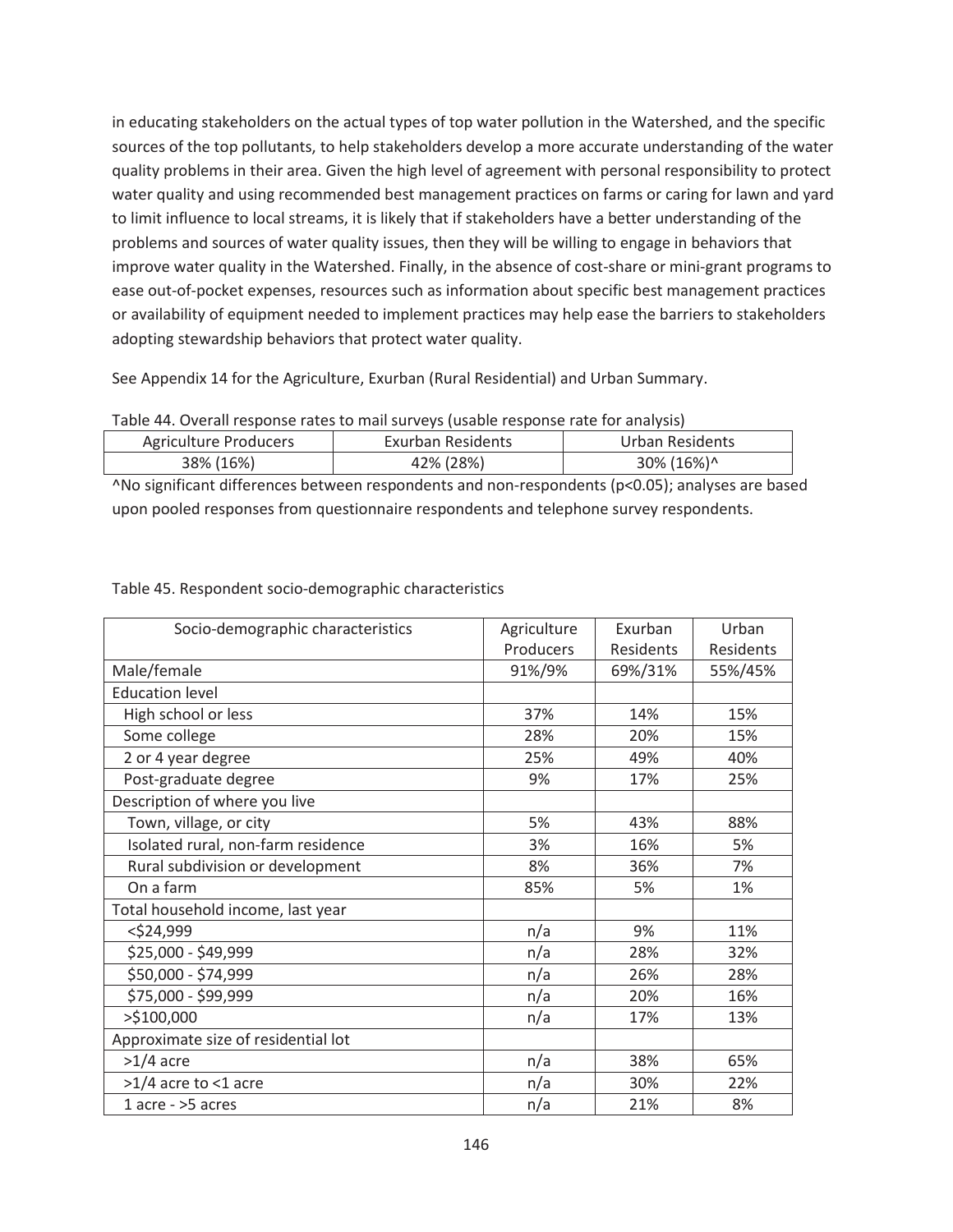| >5 acres   | n/a | 11% | 5%  |
|------------|-----|-----|-----|
| Own house  | n/a | 99% | 99% |
| Rent house | n/a | 1%  | 1%  |

Table 46. Important water resource activities

| Most important activity              | Agriculture | Exurban   | Urban     |
|--------------------------------------|-------------|-----------|-----------|
|                                      | Producers   | Residents | Residents |
| For canoeing/kayaking/other boating  | 14%         | 15%       | 14%       |
| For eating locally caught fish       | 14%         | 12%       | 9%        |
| For swimming                         | 2%          | 7%        | 13%       |
| For picnicking and family activities | 7%          | 41%       | 13%       |
| For fish habitat                     | 21%         | 19%       | 17%       |
| For scenic beauty                    | 41%         | 6%        | 36%       |

Significant differences F=8.721 (df=2), p=<0.01

## Table 47. Perceptions of sources of water quality impairments

| Moderate or Severe Problem                   | Agriculture | Exurban   | Urban     | <b>Differences</b> |
|----------------------------------------------|-------------|-----------|-----------|--------------------|
|                                              | Producers   | Residents | Residents | $F$ (df=2)         |
| Sedimentation (dirt and soil) in the water   | 28%         | 29%       | 30%       | $8.220^{\circ}$    |
| Nitrogen                                     | 20%         | 17%       | 22%       | 15.894^            |
| Phosphorus                                   | 25%         | 18%       | 21%       | 18.649^            |
| Bacteria and viruses in water (e.g., E.coli) | 27%         | 20%       | 32%       | 12.059^            |
| Trash or debris in the water                 | 38%         | 37%       | 51%       | 11.011^            |
| Algae in the water                           | 22%         | 30%       | 32%       | $4.206^{\circ}$    |
| Not enough oxygen in the water               | 24%         | 18%       | 21%       | 10.278^            |
| Pesticides                                   | 23%         | 26%       | 36%       | 15.341^            |

 $^{\prime}$  =p<0.05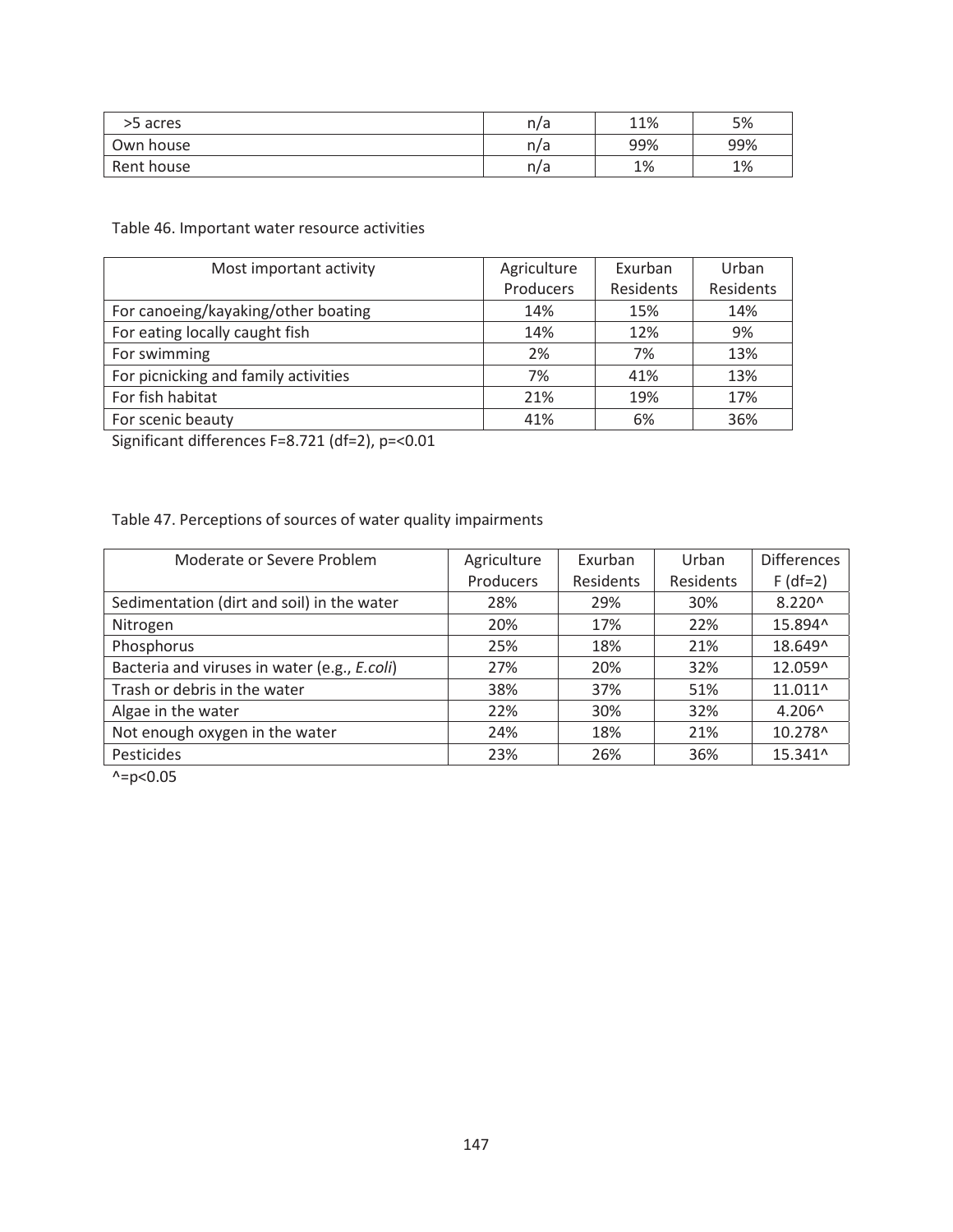Table 48. Opinions related to water quality

| Agree or Strongly Agree                          | Agriculture | Exurban   | Urban     | <b>Differences</b> |
|--------------------------------------------------|-------------|-----------|-----------|--------------------|
|                                                  | Producers   | Residents | Residents | $F$ (df=2)         |
| Using recommended management practices           | 91%         | n/a       | n/a       |                    |
| on farms improves water quality.                 |             |           |           |                    |
| The way I care for my lawn and yard can          | n/a         | 79%       | 80%       |                    |
| influence water quality in local streams and     |             |           |           |                    |
| lakes.                                           |             |           |           |                    |
| It is my personal responsibility to help protect | 96%         | 92%       | 89%       | n.S.               |
| water quality.                                   |             |           |           |                    |
| It is important to protect water quality even if | 67%         | 75%       | 75%       | n.s.               |
| it slows economic development.                   |             |           |           |                    |
| My actions have an impact on water quality.      | 72%         | 81%       | 82%       | n.s.               |
| I would be willing to pay more to improve        | 15%         | 35%       | 45%       | 7.859^             |
| water quality.                                   |             |           |           |                    |
| I would be willing to change the way I care for  | 48%         | 59%       | 69%       | 4.969^             |
| my lawn and yard to improve water quality.       |             |           |           |                    |
| The quality of life in my community depends      | 75%         | 78%       | 83%       | n.s.               |
| on good water quality in local streams, rivers   |             |           |           |                    |
| and lakes.                                       |             |           |           |                    |

 $\lambda = p < 0.05$ 

Table 49. Sources of water pollution

| Moderate or severe problem source      | Agriculture | Exurban   | Urban     | <b>Differences</b> |
|----------------------------------------|-------------|-----------|-----------|--------------------|
|                                        | Producers   | Residents | Residents | $F$ (df=2)         |
| Sewage treatment plant discharge       | 27%         | 24%       | 35%       | $8.761^$           |
| Farm field soil erosion                | 24%         | 30%       | 37%       | 18.839^            |
| Streambank soil erosion                | 18%         | 27%       | 34%       | 10.699^            |
| Excessive lawn fertilizer/pesticide    | n/a         | 45%       | 53%       |                    |
| Improper HHHW disposal                 | 33%         | 31%       | 51%       | 13.956^            |
| Improper motor oil/antifreeze disposal | 23%         | 26%       | 42%       | 8.821^             |
| Improperly maintained septic systems   | 21%         | 19%       | 25%       | 11.899^            |
| Manure from farm animals               | 22%         | 25%       | n/a       |                    |
| Waterfowl droppings                    | 42%         | 38%       | 38%       | 10.124^            |
| Pet waste                              | 9%          | 17%       | 25%       | 12.834^            |
| Excessive crop production fertilizers  | n/a         | 36%       | 45%       |                    |
| Residential stormwater runoff          | 27%         | 29%       | 34%       | 11.516^            |
| Roof runoff                            | n/a         | n/a       | 37%       |                    |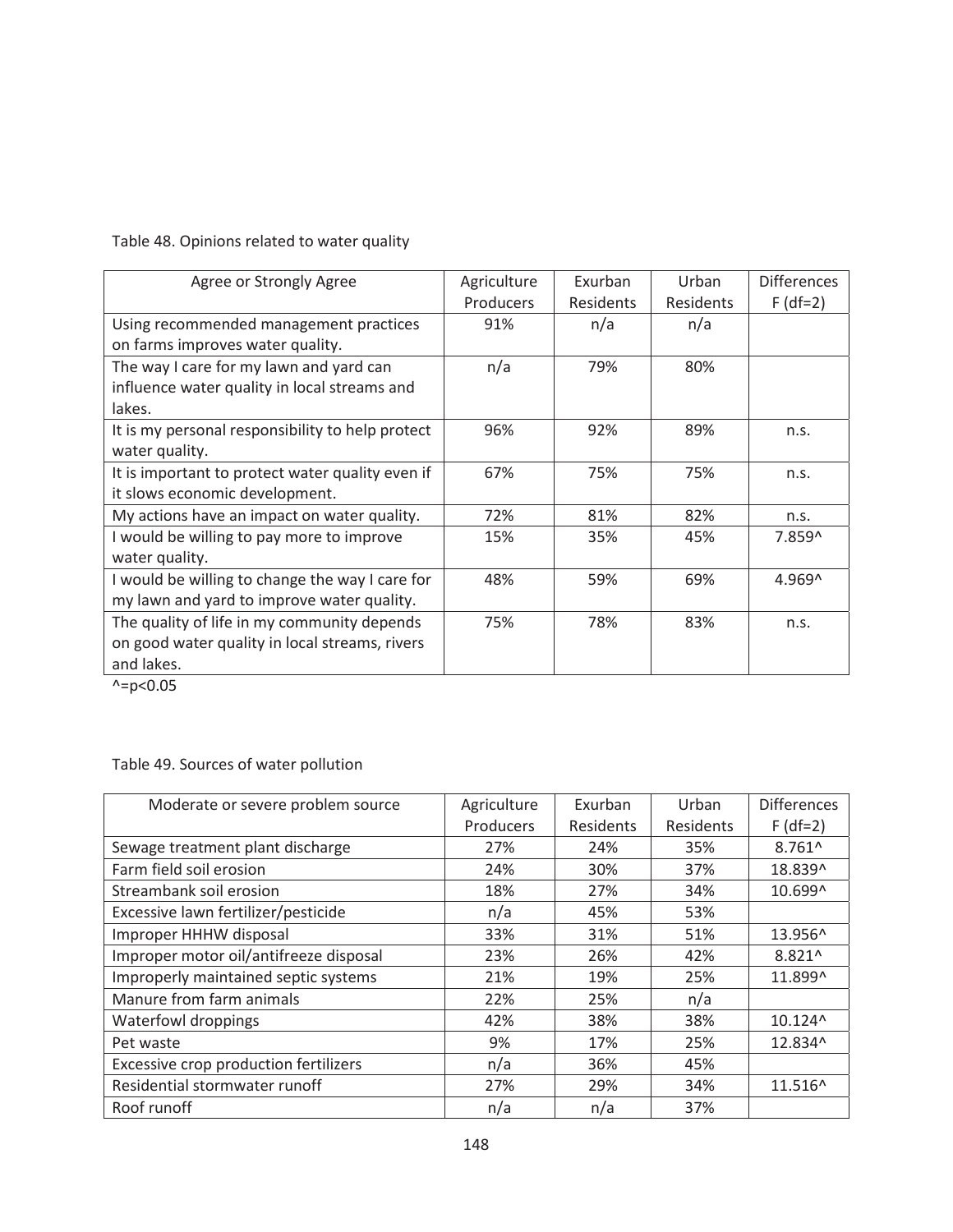| - -<br>$\sim$<br>.                            |  | 170<br>7٥ |  |
|-----------------------------------------------|--|-----------|--|
| $\sim$ $\sim$ $\sim$ $\sim$<br>$\overline{ }$ |  |           |  |

 $^{\wedge}$  = p<0.05

## Table 50. Perceptions of consequences of poor water quality

| Moderate or Severe Problem                 | Agriculture | Exurban   | Urban     | <b>Differences</b> |
|--------------------------------------------|-------------|-----------|-----------|--------------------|
|                                            | Producers   | Residents | Residents | $F$ (df=2)         |
| Reduced opportunities for water recreation | 14%         | 28%       | 42%       | 7.865^             |
| Excessive aquatic plants or algae          | 23%         | 27%       | 37%       | 10.739^            |
| Fish kills                                 | 12%         | 18%       | 31%       | 12.705^            |
| Odor                                       | 11%         | 18%       | 39%       | 11.986^            |
| Lower property values                      | 11%         | 18%       | 35%       | $7.140^$           |

 $^{\prime}$  =p<0.05

# Table 51. Making decisions for my property

| Some or A Lot                                     | Agriculture | Exurban          | Urban            | <b>Differences</b> |
|---------------------------------------------------|-------------|------------------|------------------|--------------------|
|                                                   | Producers   | <b>Residents</b> | <b>Residents</b> | $F$ (df=2)         |
| Personal out-of-pocket expenses                   | 58%         | 47%              | 60%              | n.s.               |
| Lack of government funds for cost share           | 35%         | n/a              | n/a              |                    |
| My own physical abilities                         | n/a         | 37%              | 43%              |                    |
| Not having access to the equipment that I<br>need | 45%         | 35%              | 51%              | n.s.               |
| Lack of available information about a practice    | 38%         | 40%              | 45%              | n.s.               |
| No one else I know is implementing the            | 20%         | 24%              | 28%              | 7.454^             |
| practice                                          |             |                  |                  |                    |
| Concerns about reduced yields                     | 35%         | n/a              | n/a              |                    |
| Approval of my neighbors                          | 24%         | 17%              | 14%              | 4.376^             |
| Don't want to participate in government           | 38%         | n/a              | n/a              |                    |
| programs                                          |             |                  |                  |                    |
| Requirements or restrictions of government        | 48%         | n/a              | n/a              |                    |
| programs                                          |             |                  |                  |                    |
| Possible interference with my flexibility to      | 43%         | n/a              | n/a              |                    |
| change land use practices as conditions           |             |                  |                  |                    |
| warrant                                           |             |                  |                  |                    |
| Don't know where to get information and/or        | n/a         | 32%              | 39%              |                    |
| assistance about those practices                  |             |                  |                  |                    |
| Environmental damage caused by practice           | 31%         | 20%              | 11%              | 4.823^             |
| I don't own the property                          | 12%         | n/a              | n/a              |                    |
| Legal restrictions on my property                 | n/a         | 20%              | 15%              |                    |
| Concerns about resale value                       | n/a         | 30%              | 18%              |                    |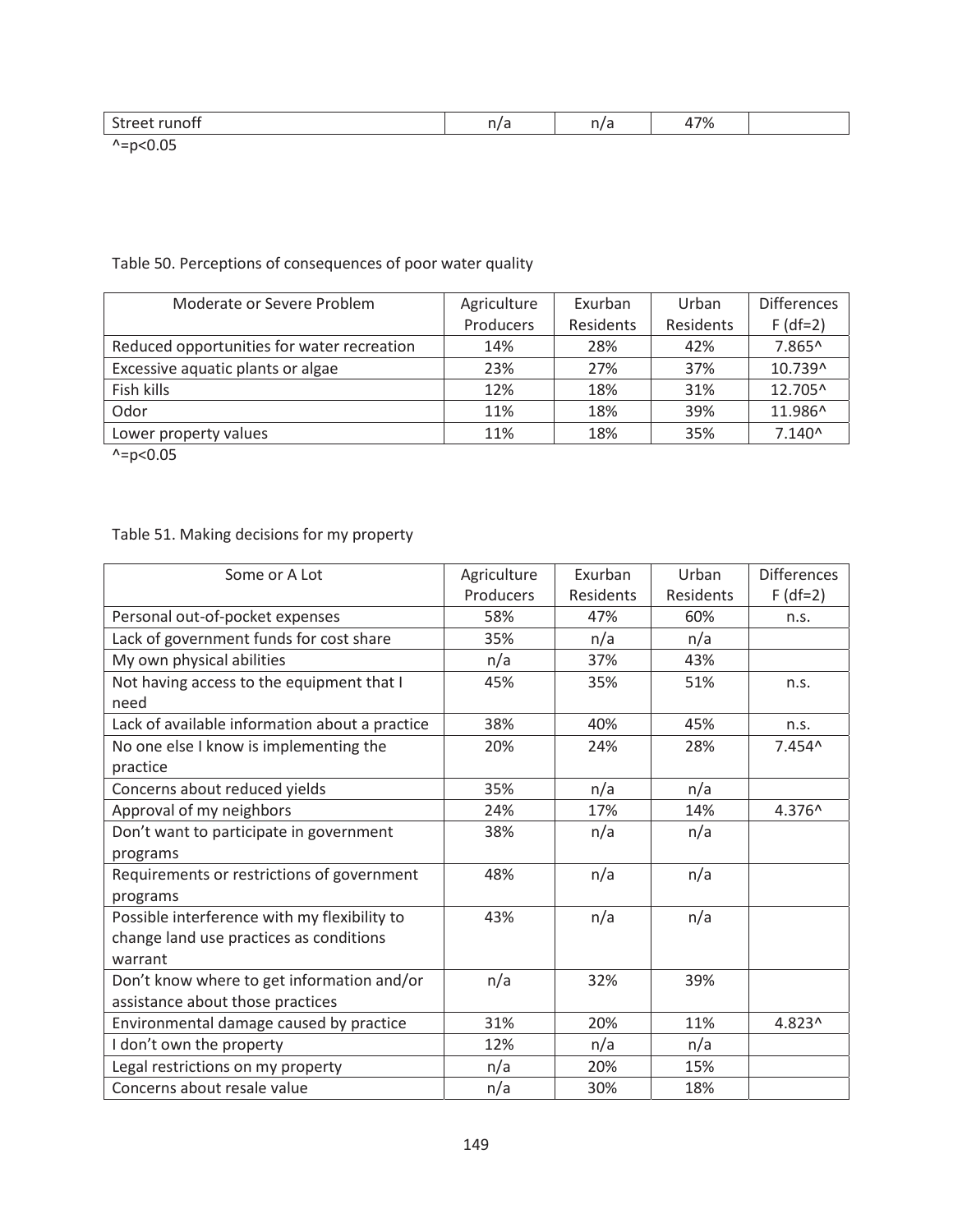| Not being able to see a demonstration of the<br>practice before I decide | 18% | 32% | 27% | $5.900^{\circ}$ |
|--------------------------------------------------------------------------|-----|-----|-----|-----------------|
| The need to learn new skills or techniques                               | n/a | 34% | 33% |                 |

 $\lambda = p < 0.05$ ; n.s. = non-significant at p<0.05

Table 52. Trusted sources of information

| Moderate or very much trusted                 | Agriculture | Exurban   | Urban     | <b>Differences</b> |
|-----------------------------------------------|-------------|-----------|-----------|--------------------|
|                                               | Producers   | Residents | Residents | $F$ (df=2)         |
| Local watershed project                       | n/a         | 55%       | 57%       |                    |
| Local government                              | n/a         | 61%       | 52%       |                    |
|                                               |             |           |           |                    |
| U.S. Environmental Protection Agency          | n/a         | 54%       | 63%       |                    |
| Michigan State University Extension           | 89%         | 72%       | 76%       | n.s.               |
| MI Dept of Ag and Rural Development           | 61%         | 57%       | 63%       | 3.488^             |
| MI Department of Environmental Quality        | 42%         | 58%       | 63%       | 7.943^             |
| Environmental groups                          | 16%         | 39%       | 47%       | 10.636^            |
| Local garden center                           | n/a         | 42%       | 40%       |                    |
| Lawn care company                             | n/a         | 28%       | 15%       |                    |
| Local community leader                        | n/a         | 26%       | 24%       |                    |
| Neighbors or friends                          | 75%         | 43%       | 44%       | n.s.               |
| MI Department of Natural Resources            | 54%         | 63%       | 67%       | 4.178^             |
| <b>County Health Departments</b>              | 47%         | 72%       | 59%       | $6.490^{\circ}$    |
| Local land trusts                             | n/a         | 26%       | 23%       |                    |
| <b>Conservation Districts</b>                 | 79%         | 51%       | 45%       | n.s.               |
| <b>Natural Resources Conservation Service</b> | 68%         | n/a       | n/a       |                    |
| Farm Service Agency                           | 71%         | n/a       | n/a       |                    |
| Crop consultants                              | 67%         | n/a       | n/a       |                    |
| Fertilizer representatives                    | 56%         | n/a       | n/a       |                    |
| Farm Bureau                                   | 72%         | n/a       | n/a       |                    |

 $\lambda = p < 0.05$ ; n.s. = non-significant at p<0.05

Table 53. Septic systems

| Most important activity                 | Agriculture | Exurban   |  |
|-----------------------------------------|-------------|-----------|--|
|                                         | Producers   | Residents |  |
| Yes - have a septic system              | 94%         | 34%       |  |
| Septic system - slow drains             | 1%          | 5%        |  |
| Septic system - sewage backup in house  | n/a         | 2%        |  |
| Septic system - bad smells              | n/a         | 3%        |  |
| Septic system - sewage on the surface   | 1%          | 1%        |  |
| Septic system - sewage flowing to ditch | n/a         | 1%        |  |
| Septic system - frozen septic           | n/a         | 1%        |  |
| Septic system - other                   | n/a         | 1%        |  |
| Septic system - no problems             | 37%         | 42%       |  |
| Septic system - don't know              | n/a         | 3%        |  |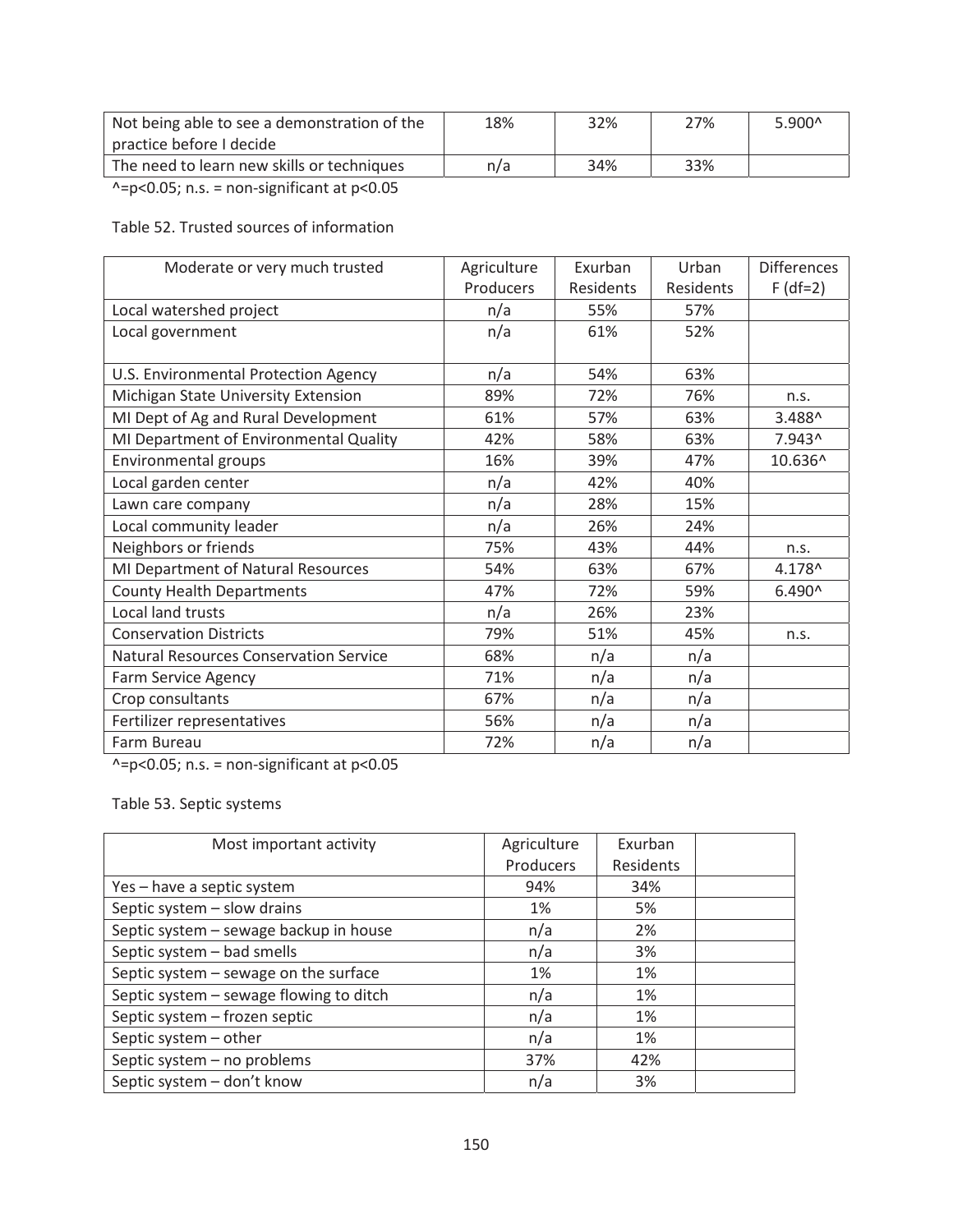| Would like a reminder from local health<br>department regarding inspection/maintenance of | 3% | 20% |  |
|-------------------------------------------------------------------------------------------|----|-----|--|
| your septic system.                                                                       |    |     |  |
| Would like a local government agency to handle                                            | 8% | 27% |  |
| inspection and maintenance of septic systems.                                             |    |     |  |

# **8.2 Information and Education Goals**

To aid in the achievement of the WMP goals it was necessary to create goals for the I/E strategy. The social indicator survey provides data from Urban, Rural Residential (Exurban) and Agriculture stakeholders living in the Watershed. The data collected provides the basis for which the overarching I/E strategy goals were created. The overarching goals are based upon common trends amongst all three audiences.

Goals are defined as general statements that express broad focus of effort and link back to driving forces.

The overarching goals of the I/E strategy are to:

- 1. Increase awareness of low perception impairments, *E.coli,* Sediment and Dissolved Oxygen.
- 2. Create an education plan that is built upon multiple facets and capitalizes on existing efforts to reach the target audience.
- 3. Foster partnerships with trusted sources identified through the social indicator survey for each target audience.
- 4. Continue to partner with the Middle Grand River Organization of Watersheds on a regional education campaign.
- 5. Increase availability of information about best management practices.

The I/E Subcommittee created audience specific goals as well based on results of the social indicator survey (Table 54).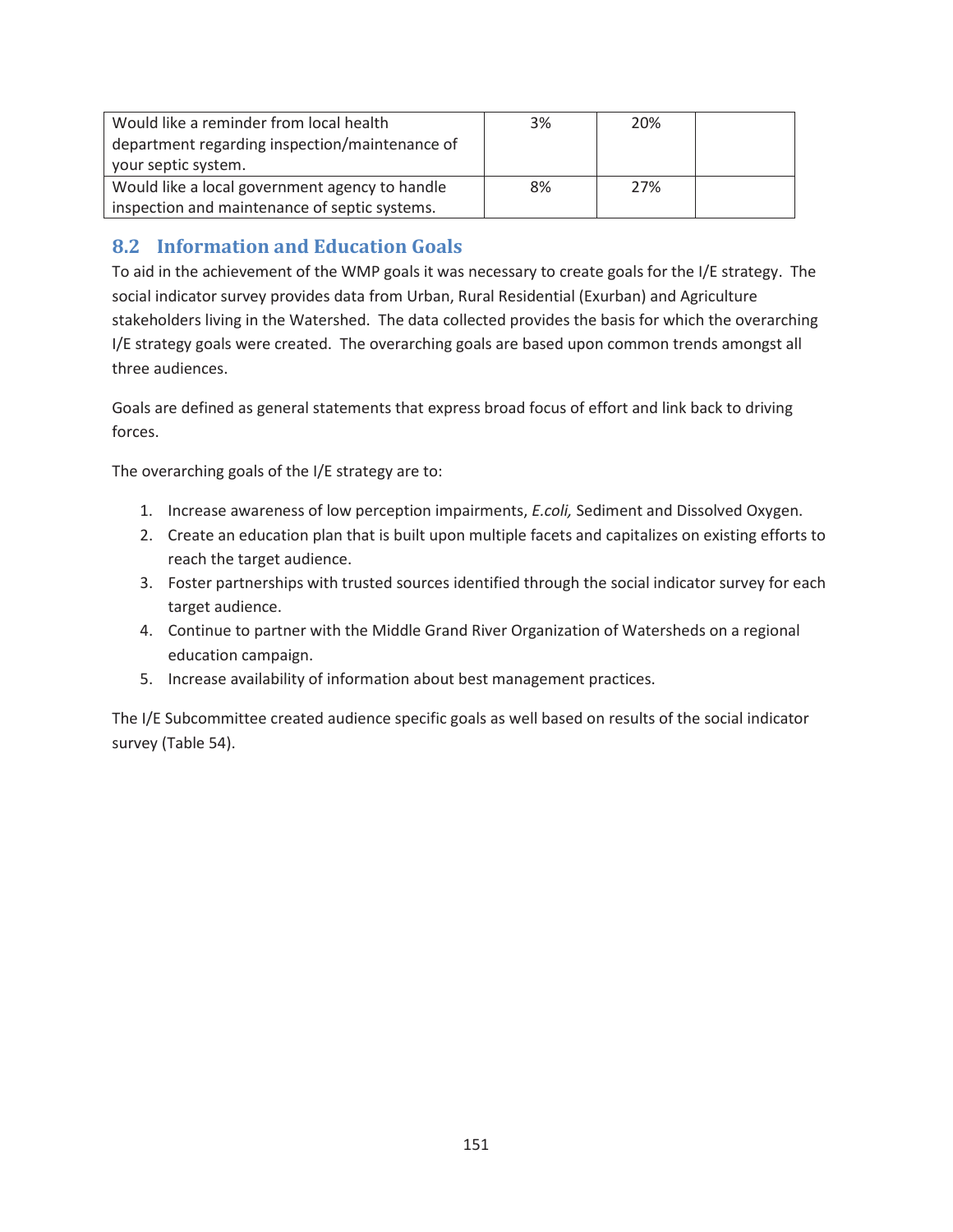| Urban                                                                                                                                                                                          | Agriculture                                                                                                                                                                                                                                                                                                                                             | <b>Rural Residential</b>                                                                                                                                                                                                                                             |
|------------------------------------------------------------------------------------------------------------------------------------------------------------------------------------------------|---------------------------------------------------------------------------------------------------------------------------------------------------------------------------------------------------------------------------------------------------------------------------------------------------------------------------------------------------------|----------------------------------------------------------------------------------------------------------------------------------------------------------------------------------------------------------------------------------------------------------------------|
| <b>Goals</b>                                                                                                                                                                                   | Goals                                                                                                                                                                                                                                                                                                                                                   | Goals                                                                                                                                                                                                                                                                |
| Increase the willingness to<br>change the way individual<br>cares for their lawn and yard<br>to improve water quality.                                                                         | Increase awareness of long<br>term sustainable economics,<br>with a focus on flexible<br>options to achieve water<br>quality improvement, land<br>owner choice in selection of<br>practices and monetarily<br>feasible with or without<br>government cost share.                                                                                        | Encourage adoption of Best<br>Management Practices specific<br>to a rural residence such as<br>landscaping with native<br>plants, septic maintenance,<br>buffers along riparian areas<br>and ditches.                                                                |
| Increase willingness to pay<br>more to improve water quality<br>and communicaite that there<br>are low cost options available<br>to achieve water quality<br>improvement.                      | Build relationships with the 4-<br>H, Future Farmers of America,<br>farmers markets, agri-<br>business, agriculture<br>cooperatives, Michigan Food<br>and Farming Systems, equine<br>associations, large animal<br>veterinarians, Michigan Milk<br>Producers Association and<br>drain commission communties<br>to achieve water quality<br>improvement. | Build relationships with the 4-<br>H, wildlife and habitat<br>organizations and drain<br>commission communities                                                                                                                                                      |
| Build partnerships with the<br>business, neighborhood<br>association, and municipal<br>communties.                                                                                             | Increase peer-peer interaction<br>to engage the agriculture<br>community in adoption of best<br>management practices.                                                                                                                                                                                                                                   | Foster a sense of place through<br>educational signage. For<br>example, road signs that say:<br>You are entering the Middle<br>Grand River Watershed or You<br>are driving over the X tributary<br>of the Middle Grand River<br>Watershed.                           |
| Increase opinion that pet<br>waste, residential stormwater<br>runoff, roof runoff, streambank<br>soil erosion and street runoff<br>are sources of water quality<br>pollution in the watershed. | Increase opinion that farm<br>field soil erosion, streambank<br>soil erosion, improperly<br>maintained septic systems,<br>manure from farm animals, pet<br>waste and residential<br>stormwater runoff are sources<br>of water quality pollution in<br>the watershed.                                                                                    | Connect water quality<br>impairments to picnicking and<br>family activities as this ranked<br>highest among important water<br>resource activities.                                                                                                                  |
| Connect water quality<br>impairments to scenic beauty<br>and people enjoying water<br>resources as this ranked<br>highest among important water<br>resource activities.                        | Connect water quality<br>impairments to scenic beauty<br>as this ranked highest among<br>important water resource<br>activities                                                                                                                                                                                                                         | Increase opinion that farm<br>field soil erosion, streambank<br>soil erosion, improperly<br>maintained septic systems,<br>manure from farm animals, pet<br>waste and residential<br>stormwater runoff are sources<br>of water quality pollution in<br>the watershed. |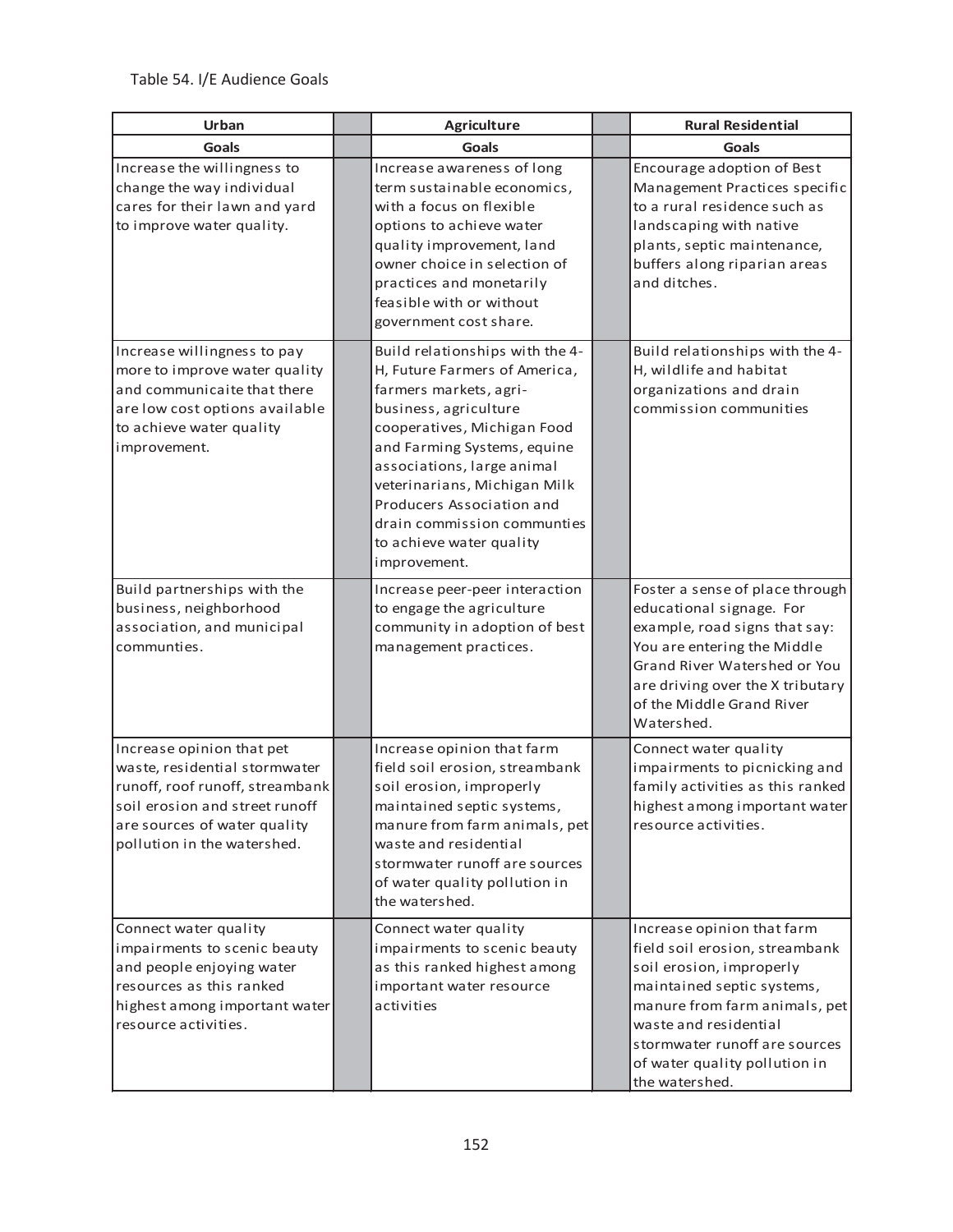# **8.3 Information and Education Objectives**

Objectives are defined as specific, measurable, action-oriented, relevant, time focused and based on the goals. The social indicator data was used to set measurements such as the percentage by which to increase perception or willingness.

To achieve the overarching goals of the I/E strategy the following objectives were created:

- 1. Increase awareness of low perception impairments by 4%.
- 2. Identify and participate in three avenues by which the target audience communicates and obtains information. This could include social media, peer-peer, organizational networks, hands on demonstrations, etc.
- 3. Identify three trusted sources through the social indicator survey when conducting Information and Education activities.
- 4. Partner with the Middle Grand River Organization of Watersheds on a yearly basis to deliver a regional education campaign to target audience.
- 5. Create one watershed based information network to deliver best management practices information to target audience.

The I/E Subcommittee created audience specific objectives as well based on results of the social indicator survey (Table 55).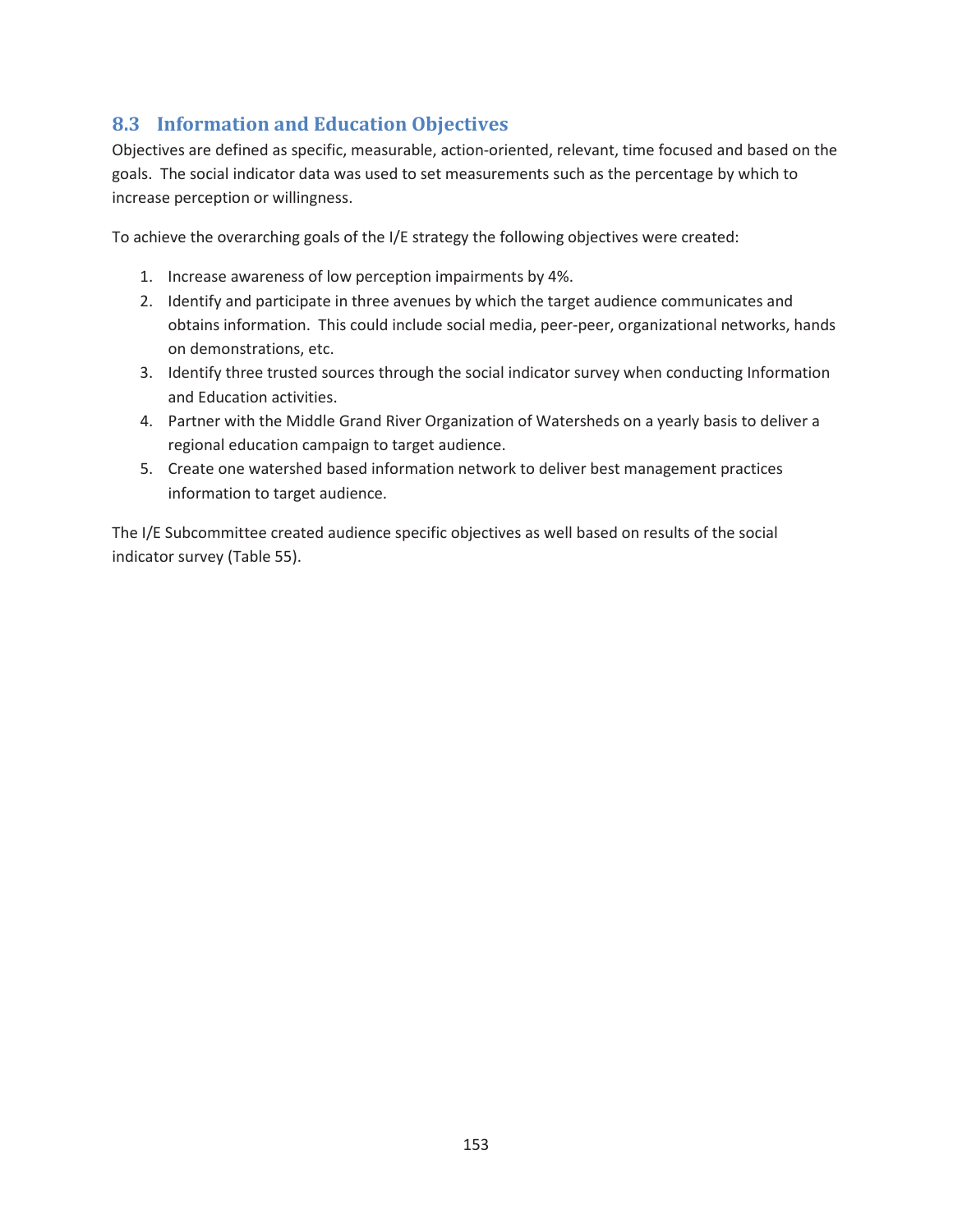# Table 55. I/E Audience Objectives /E Audience Objectives Table 55. I

| <b>Rural Residential</b> | Objectives (in priority order) | Increase willingness to adopt Best Management<br>Practices by 4%.               | streambank soil erosion, improperly maintained septic<br>systems, manure from farm animals, pet waste and<br>residential stormwater runoff are sources of water<br>Increase opinion that farm field soil erosion,<br>quality pollution in the watershed by 4%. | Identify 3 local governments willing to participate in a<br>Install educational signage at 100 locations across the<br>demonstration project.<br>Watershed. | community facility such as a library, school, township<br>Hold 3 workshops per year at a conveniently located<br>hall, etc.        | Conduct 4 direct mailings per year.                                                                                                                                                                                                | Use 3 images and/or messages related to picnicking<br>include: family playing near a stream, children and<br>water, safe food as it relates to water quality and<br>information and education strategies. This could<br>and family activities when engaging audience in<br>E.coli, etc. |                                                                                                                                                                                                                                                                      |
|--------------------------|--------------------------------|---------------------------------------------------------------------------------|----------------------------------------------------------------------------------------------------------------------------------------------------------------------------------------------------------------------------------------------------------------|-------------------------------------------------------------------------------------------------------------------------------------------------------------|------------------------------------------------------------------------------------------------------------------------------------|------------------------------------------------------------------------------------------------------------------------------------------------------------------------------------------------------------------------------------|-----------------------------------------------------------------------------------------------------------------------------------------------------------------------------------------------------------------------------------------------------------------------------------------|----------------------------------------------------------------------------------------------------------------------------------------------------------------------------------------------------------------------------------------------------------------------|
| Agriculture              | Objectives (in priority order) | Increase willingness to adopt Best Management<br>Practices by 4%.               | streambank soil erosion, improperly maintained septic<br>systems, manure from farm animals, pet waste and<br>residential stormwater runoff are sources of water<br>Increase opinion that farm field soil erosion,<br>quality pollution in the watershed by 4%. | Identify 3 trusted sources willing to participate in a<br>Hold 3 peer-peer educational events per year.<br>demonstration project.                           | Hold 3 educational events per year in partnership with<br>a trusted source. For example a farm safety day,<br>cover crop workshop. | education strategies. This could include: images of a<br>beauty when engaging audience in information and<br>Use 3 images and/or messages related to scenic<br>farm, streams, ditches with native grasses and<br>wildflowers, etc. |                                                                                                                                                                                                                                                                                         |                                                                                                                                                                                                                                                                      |
| Urban                    | Objectives (in priority order) | ieve<br>Increase awareness of low costs options to achi<br>water quality by 4%. | cares for their lawn/yard to improve water quality by<br>Increase willingness to change the way an individual<br>4%.                                                                                                                                           | Co-host 1 event with a trusted partner once a year.<br>Increase willingness to pay more to improve water<br>quality by 4%.                                  | Identify 3 neighborhood associations willing to<br>participate in a demonstration project                                          | promote water quality Best Management Practices.<br>Participate in 3 community events per year to                                                                                                                                  | Hold 2 social media efforts within a 5 year period.                                                                                                                                                                                                                                     | stream, walking along a stream, fishing, images of fish,<br>beauty and people enjoying water resources when<br>engaging audience in information and education<br>Use 3 images and/or messages related to scenic<br>strategies. This could include: picnicking near a |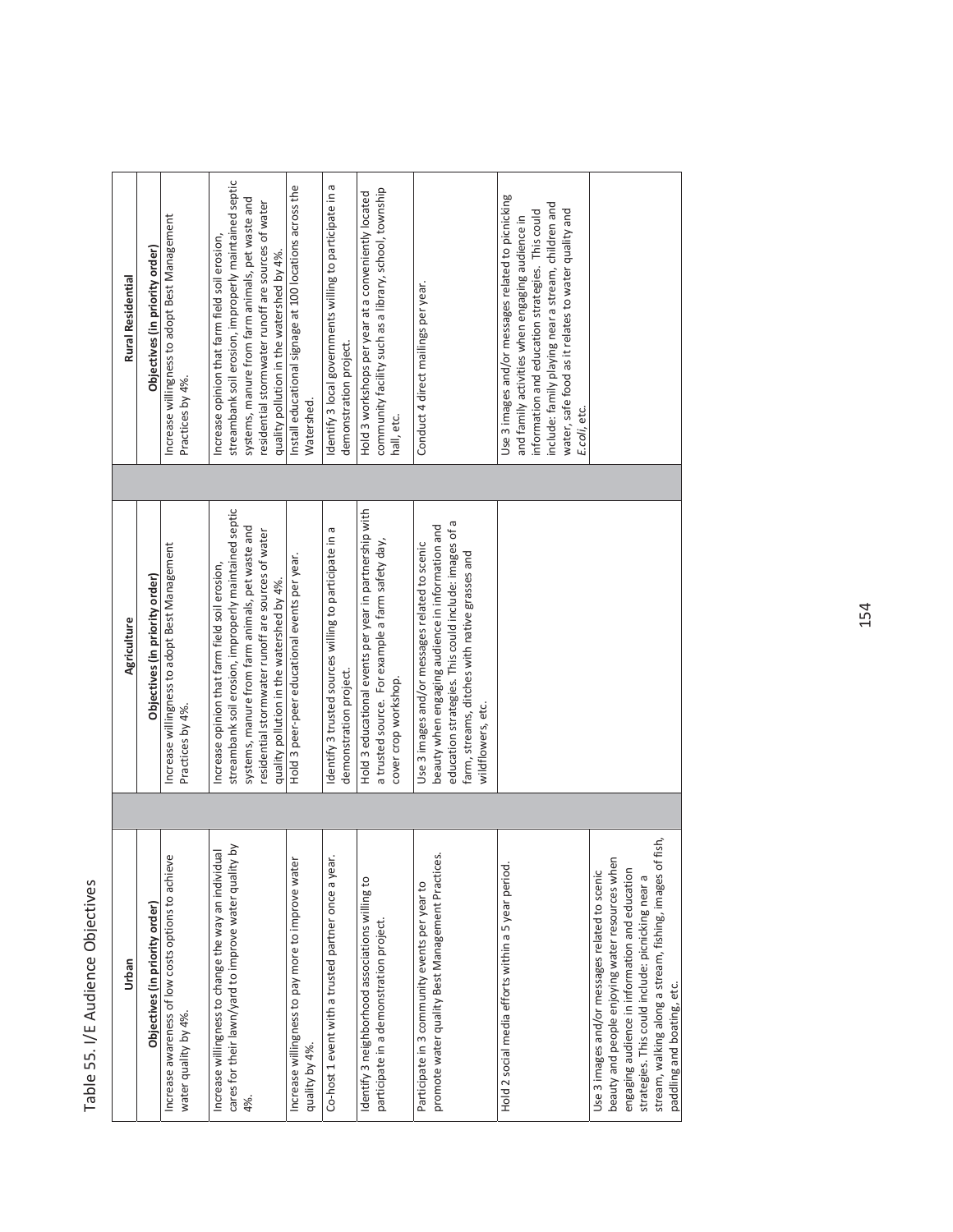## **8.4 Developing Messages**

The I/E strategy will utilize existing messages that are current in use throughout regional educational efforts. Messages include education of the following topics:

- Pet waste reduction
- Manure storage and application
- On-site septic system maintenance
- Conservation methods
- Native plantings
- Rain barrel use and downspout disconnection
- Low impact development techniques
- No-phosphorous fertilizer use and application
- Waste reduction efforts
- Appropriate waste disposal
- Car washing techniques
- Sedimentation reduction/prevention

## **8.5 Selecting Delivery Mechanisms and Activities**

Delivery mechanisms are a crucial component of the I/E strategy. Getting the public engaged is the first step to changing their knowledge and behavior to do their part in protecting and improving water quality. There are several water quality related education efforts currently underway in the watershed and surrounding areas. In addition, the survey data provides us with a list of agencies and partners that have established credibility as a trusted source to our local residents. The I/E strategy aims to utilize the existing educational efforts and partnerships with trusted sources to create an effective and efficient approach to outreach and education. Delivery mechanisms include:

- Demonstration projects
- Workshops with trusted sources
- $\bullet$  Exhibit display
- Print materials (brochures, posters)
- Promotional items
- $\bullet$  Social media
- Public access television
- Local radio
- Billboards
- Incentive programs (septic cleaning coupons)
- **•** Giveaways
- Direct mail
- Community newspapers
- Multi-media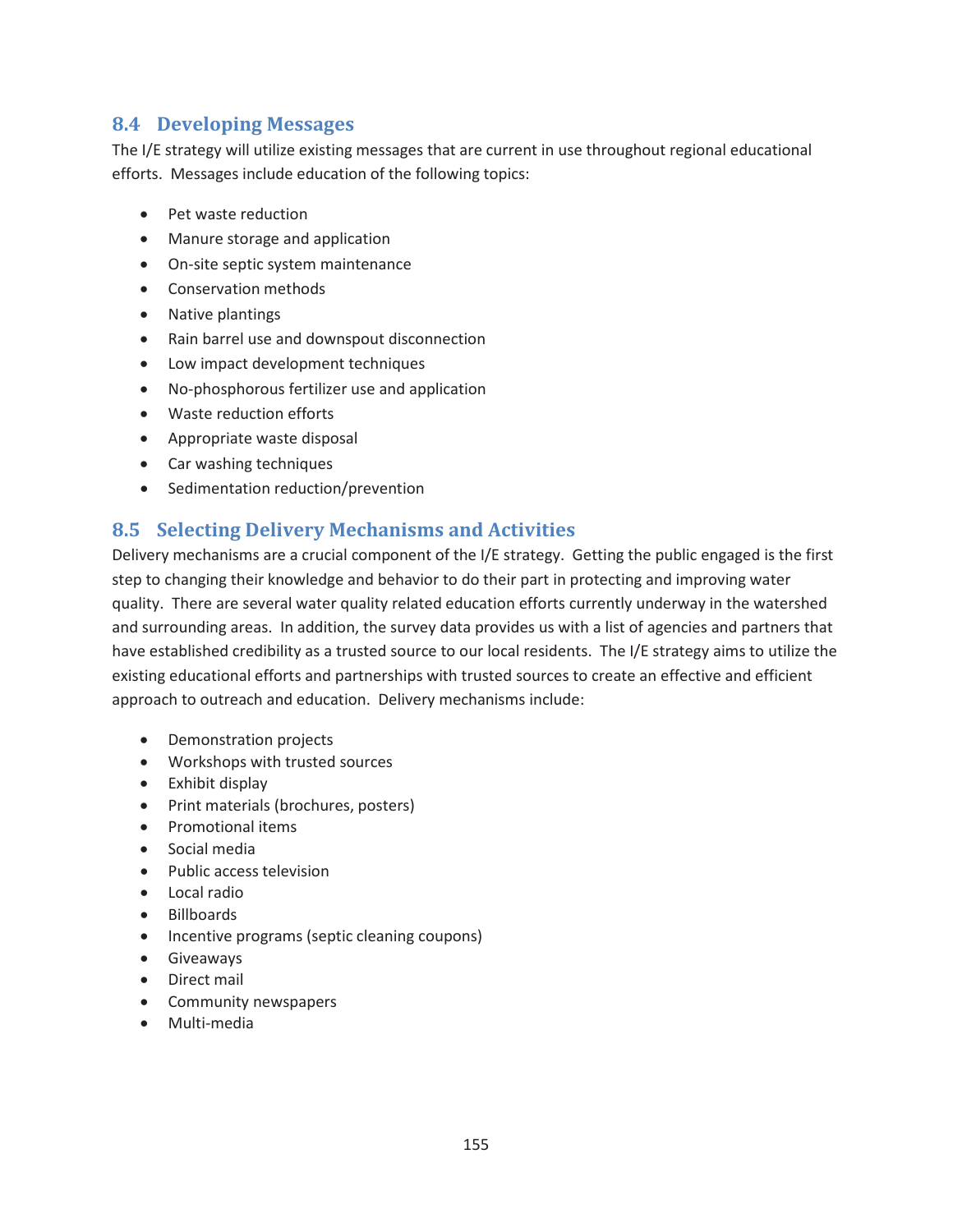## **8.5.1 Regional Collaboration and Partnerships**

Regional partnerships will be a necessary factor in implementation of the I/E strategy. The existing regional collaborative efforts are the backbone of the I/E strategy. The WMP will work to enhance and strengthen these existing efforts through increased partnerships, funding and evaluation of our efforts.

#### *Middle Grand River Organization of Watersheds (MGROW)*

There are many watershed initiatives being conducted regionally. These include the Middle Grand River Watershed Planning Project (MGRWP), Red Cedar Watershed Planning Project (RCWP) Greater Lansing Regional Committee for Stormwater Management (GLRC), Friends of the Looking Glass, Friends of the Maple River and the Maple River Implementation Project. Since all of these efforts have similar components of I/E; including audiences, pollutants, messages, calls to action, events, clean ups, etc. the Tri-County Regional Planning Commission (TCRPC) has facilitated a regional approach to I/E with the help of the Middle Grand River Organization of Watersheds (MGROW).

MGROW is an umbrella organization that is striving to service the following watersheds: Maple, Looking Glass, Red Cedar and the Middle Grand. MGROW works to bring collaborative solutions, improve recreational opportunities and public perception of our local water resources.

The TCRPC Mid-Michigan Program for Greater Sustainability is supporting the work of MGROW to create a regional and collaborative to I/E approach that is cost effective, efficient, and will help sustain water resource education for the long term. The purpose of the campaign is to relay to the public that while they might not live directly on the river, what they do affects water quality. Very simple action-oriented language is used to hopefully change behavior:

- Pollution Isn't Pretty
- Learn what you can do to help keep our water clean.
- Even if you don't live near water, the fertilizer, pet waste, motor oil and other pollutants from your yard end up in Michigan's fresh water supply.
- **•** Pet waste on the ground means *E.coli* in our water. Clean up after your pup.
- **•** Gasoline. Weed Killer. Nail Polish. Motor Oil. Fertilizer.
- What does on the ground ends up in our water. Pour sparingly.

The campaign is titled: Pollution Isn't Pretty (PIP). The website associated with the campaign (pollutionisntpretty.org) is a gateway page linking to all local watershed initiatives including the MGRWP.

#### *Red Cedar Watershed Planning Project I/E Strategy*

The RCWP, the adjacent nonpoint source planning effort, has also developed an I/E Strategy. The TCRPC has served and provided input to both the MGRWP and RCWP I/E Committees, as well as coordinated the Regional Education Campaign on MGROW's behalf. This is important as TCRPC can serve as the liaison for these groups with the same demographics and water quality impairments.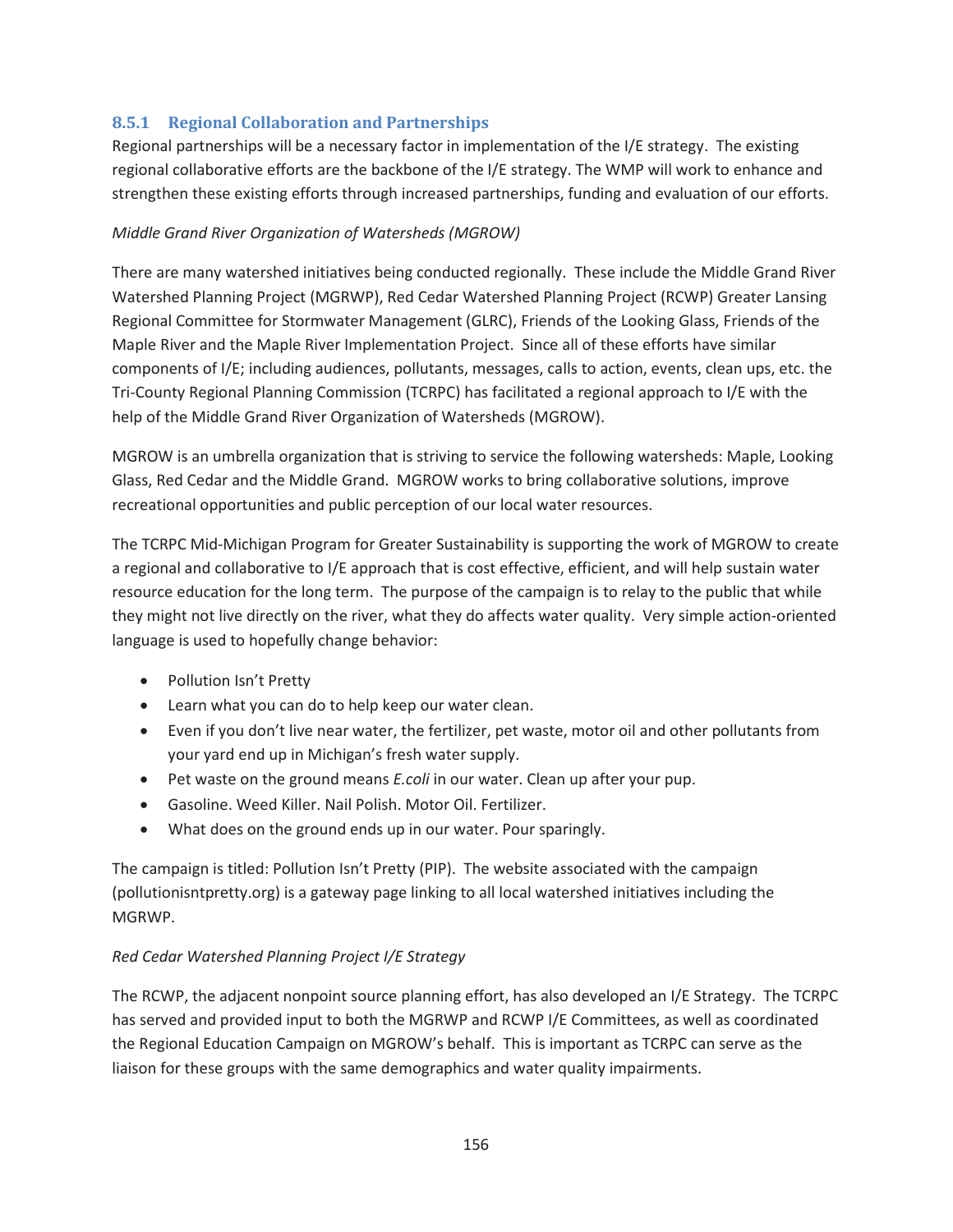### *Greater Lansing Regional Committee for Stormwater Management (GLRC) Public Education Plan*

The Greater Lansing Regional Committee for Stormwater Management (GLRC) is a guiding body comprised of participating Municipal Separate Storm Sewer System (MS4) communities within the Greater Lansing Region. The committee has been established to guide the implementation of the entire MS4 Stormwater Program for the communities within three identified watersheds: the Middle Grand, Red Cedar and Looking Glass River watersheds. The GLRC focuses on the following components of I/E:

- Promote public responsibility and stewardship in the applicant's watershed(s).
- Inform and educate the public about the connection of the MS4 to area waterbodies and the potential impacts discharges could have on surface waters of the state.
- Educate the public on illicit discharges and promote public reporting of illicit discharges and improper disposal of materials into the MS4.
- Promote preferred cleaning materials and procedures for car, pavement, and power washing.
- Inform and educate the public on proper application and disposal of pesticides, herbicides, and fertilizers.
- Promote proper disposal practices for grass clippings, leaf litter, and animal wastes that may enter into the MS4.
- Identify and promote the availability, location, and requirements of facilities for collection or disposal of household hazardous waste, travel trailer sanitary wastes, chemicals, yard wastes, and motor vehicle fluids.
- Inform and educate the public on proper septic system care and maintenance, and how to recognize system failure.
- Educate the public on, and promote the benefits of, green infrastructure and Low Impact Development.
- Promote methods for managing riparian lands to protect water quality.
- Identify and educate commercial, industrial, and institutional entities likely to contribute pollutants to stormwater runoff.

GLRC Members are currently implementing their GLRC Public Education Plan and will be partners in the I/E strategies of the Middle Grand Watershed. The I/E Strategy includes these activities and expands them to other geographical areas of the watershed, throughout Ingham, Eaton, Clinton and Ionia Counties.

#### *Social Media*

ECD, MGROW and the GLRC, are beginning to understand the importance of social media such as Facebook and Twitter, etc. when trying to outreach to the public and our local residents. Social media is also a very useful way to connect with other partners, sharing each other's events, activities and ideas.

#### *Local Events*

River clean ups provide a unique opportunity to interact with the public while on the river itself. The Lansing Board of Water & Light, in partnership with the Impression 5 Science Museum, conducts an Adopt A River event on the Grand River in downtown Lansing, not far from the Red Cedar confluence.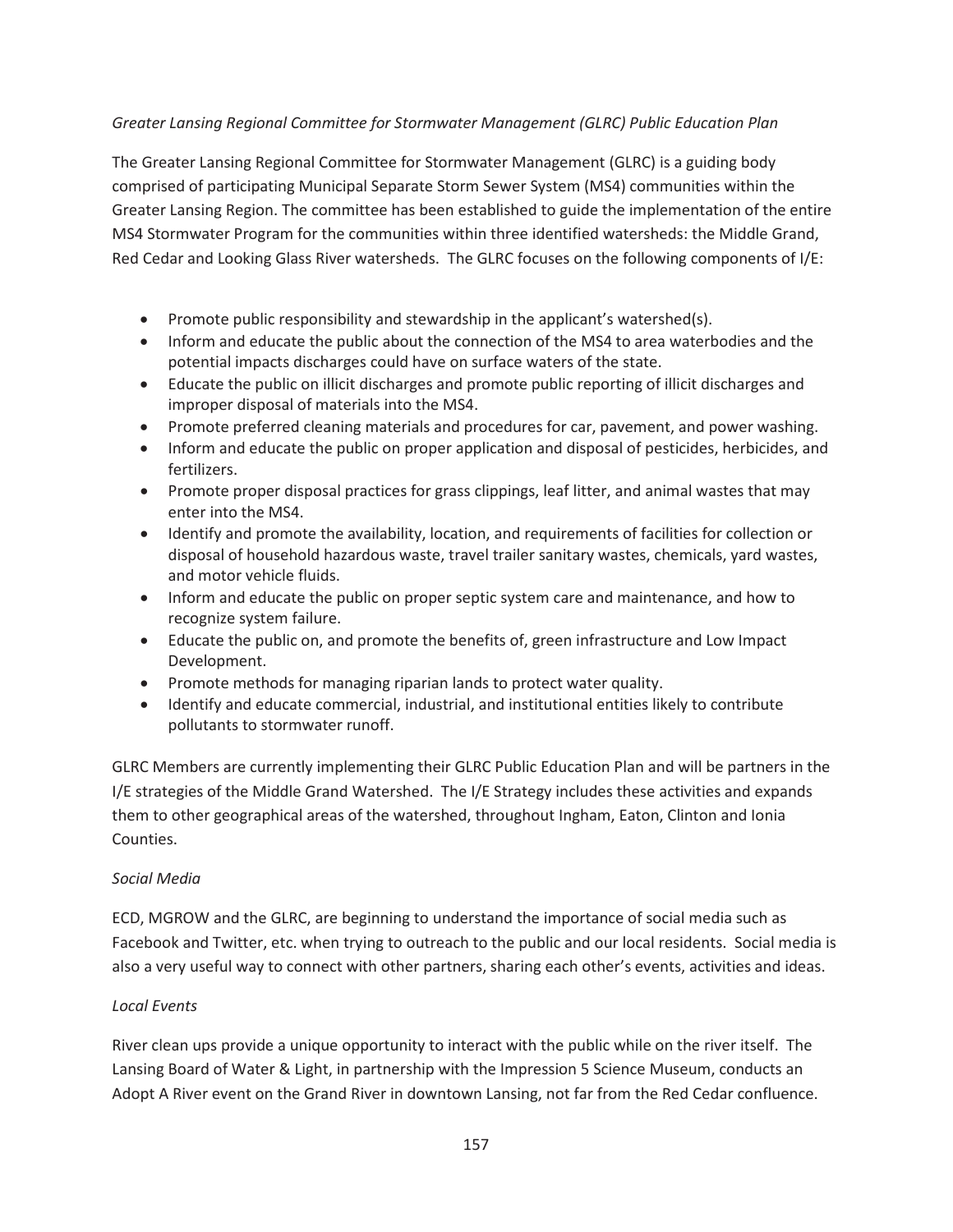Each spring the TCRPC Groundwater Management Board's Children's Water Festival is held on the Michigan State University Campus.

The Mid-Michigan Environmental Action Council (Mid-MEAC) Volunteer Stream Monitoring program monitors the macroinverterbrate communities in the Red Cedar and Grand Rivers. They conduct a volunteer training day, and a spring and fall collection day. A local entomologist and aquatic biologist assist with macroinvertebrate identification. This is a hands-on activity for volunteers and an opportunity to educate them about indicators of water quality.

## *Potential Partners*

- Grand Learning Network K-12 Teachers
- Area Conservation Districts (CD)
- Local units of government: Drain Commissions, Parks, Health Departments, Municipalities, etc.
- Michigan Department of Agriculture (MDARD): Michigan Agricultural Environmental Assurance Program (MAEAP)
- Michigan State University (Institute of Water Research (IWR), departments and student initiatives)
- Michigan State University Extension (MSUE)
- **USDA Natural Resource Conservation Service (NRCS)**
- Environmental and conservation curriculum programs: Project Fish, Project Wet, Project Learning Tree, etc.
- Farm Bureau
- Michigan Food and Farming Systems (MIFFS)
- Mid-MEAC
- **•** TCRPC-GLRC
- Greening Mid-Michigan
- MGROW
- Friends of the Watershed Groups: Maple, Looking Glass, Lansing River Trail, Paddle Clubs, etc.
- Michigan Water Stewardship Program Website
- Neighborhood Associations
- Michigan Department of Natural Resources (MDNR)
- MDEQ
- Human service nonprofits (including faith community)
- $\bullet$  US EPA
- Michigan Energy Options (MEO)
- Capital Area Humane Society (CAHS), Veterinary Clinics, County Animal Controls and Animal Rescue Groups (specifically when targeting pet waste reduction)
- Local businesses: lawn and garden, landscape and turf grass management, veterinary clinics, agricultural service providers, commercial associations, etc.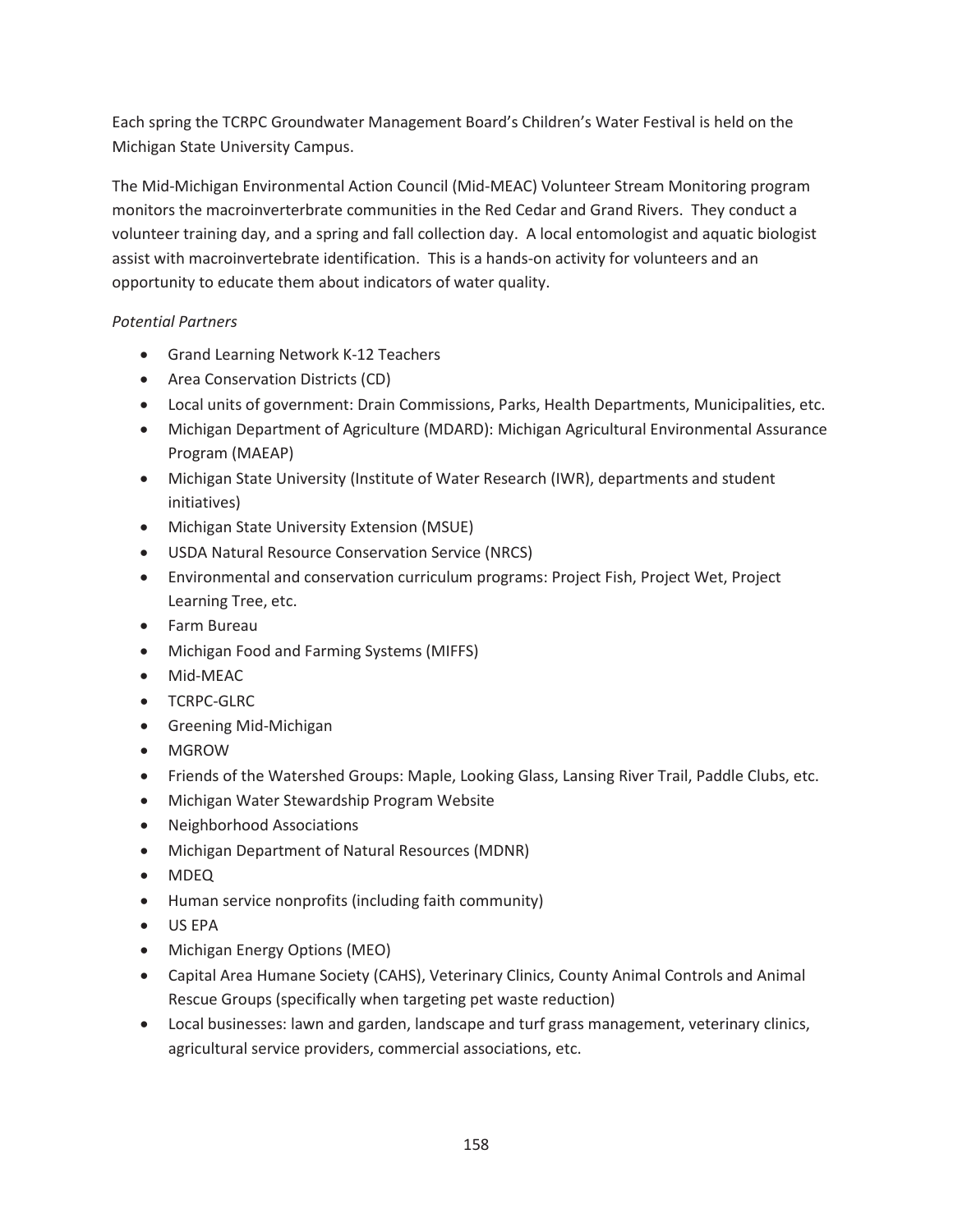## **8.6 Implementation of I/E Strategy**

With any I/E strategy the ultimate goal is to change human behavior. The social indicator data was used to craft an implementation strategy for each audience, Urban, Agricultural and Rural Residential (Exurban). The tables below outline the strategy for each audience. Strategies were defined as short term (ST), one to five years and long term (LT) six year plus. Given the results of the survey data there are a couple consistent trends amongst the three audiences, however; it is important to approach each audience as unique. Subsequently, when segments within an audience are further defined such as aiming to target urban young professionals owning a home, an appropriate strategy would need to be adapted to that particular segment of the audience. The I/E strategies developed are aimed to serve as a resource to guide an interested organization in the right direction when crafting an I/E project.

### **8.6.1 Linking I/E Strategy to Critical Zones and Priority Ranking**

While some I/E efforts will cover large regional areas, other strategies must be targeted (ex: pilot projects, demonstration sites, and direct mailings). As previously discussed in Chapters 4 and 5, Columbia Creek, Skinner-Extension Drain and Silver Creek subwatersheds have defined critical zones and first phase priority ranking based on *E.coli* concentration and BST results and TMDLs. Chapter 7 reflects the importance of focusing best management implementation practices in these areas. Similarly, the I/E strategy highlights the importance of engaging residents and landowners in these subwatersheds and their critical zones as the top priority for education and behavior change.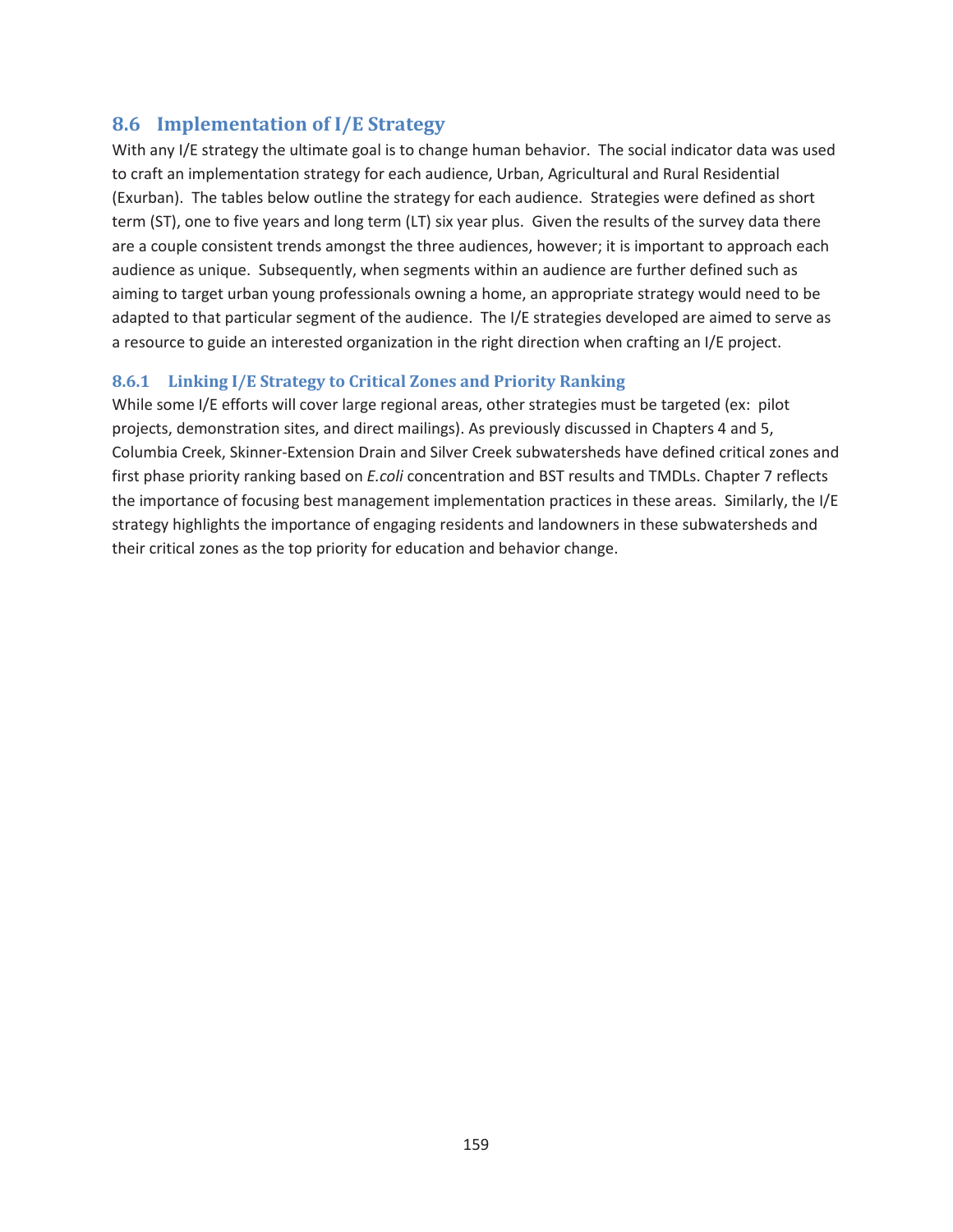Table 56. Urban Audience I/E Strategy Table 56. Urban Audience I/E Strategy

|       | Action (in priority         | Delivery Method                 | Existing Programs      | Partners           | Timeline     | Cost                       | Evaluation              |
|-------|-----------------------------|---------------------------------|------------------------|--------------------|--------------|----------------------------|-------------------------|
|       | order)                      |                                 |                        |                    | <b>ST/LT</b> |                            |                         |
|       | Use social media to expand  | Twitter; Facebook; Pinterest;   | PIP, partner           | Everyone           | 51           | \$35,000                   | Likes, followers,       |
|       | audience discussion and     | Instagram; LinkedIn; etc.       | organizations, federal |                    | aniogno      | salary/social              | shares,                 |
|       | sharing of information      |                                 | agencies, nonprofits,  |                    |              | media                      | discussion/comments     |
|       | related to water quality to |                                 | etc.                   |                    |              | manager                    |                         |
|       | increase awareness of and   |                                 |                        |                    |              |                            |                         |
|       | reduce low perception       |                                 |                        |                    |              |                            |                         |
|       | impairments (E.coli,        |                                 |                        |                    |              |                            |                         |
|       | Sediment and TSS)           |                                 |                        |                    |              |                            |                         |
|       | Identify 3 neighborhood     | association<br>Direct contact;  | Lansing area - Allen;  | Municipalities;    | 55           | Minimum of                 | Demo project built;     |
|       | associations willing to     | newsletters/communications;     | Old Town, South        | GLRC; CD; Mid-     |              | 5,000/project              | number of people        |
|       | participate in a            | project itself<br>demonstration | Lansing; Baily;        | MEAC; human        |              |                            | reached; assessment of  |
|       | demonstration project to    |                                 | Westside; NW           | service nonprofits |              |                            | pre/post project;       |
|       | increase awareness of and   |                                 |                        | (faith community); |              |                            | future practice         |
|       | reduce low perception       |                                 |                        | Friends/watershed  |              |                            | installation            |
|       | impairments (E.coli,        |                                 |                        | nonprofits         |              |                            |                         |
| Urban | Sediment and TSS).          |                                 |                        |                    |              |                            |                         |
|       |                             |                                 |                        |                    |              |                            |                         |
|       | Co-host 1 event with a      | Direct contact; trusted partner | Recycling events;      | *DNR; MSUE;        | 5            | \$3,000 for                | Number of attendees;    |
|       | trusted partner to increase | communication channels;         | Landscaping for Water  | USEPA, MDARD,      | anioguo      | printing,                  | media coverage of       |
|       | awareness of and reduce     | social media                    | Quality, Rainbarrels   | MDEQ, MEO, Mid-    |              |                            | event; assessment of    |
|       | low perception              |                                 | and Home Energy        | MEAC, GLRC,        |              | promotional<br>items, etc. | pre/post project        |
|       | impairments (E.coli,        |                                 | Efficiency Workshops   | <b>TCRPC</b>       |              |                            |                         |
|       | Sediment and TSS)           |                                 |                        |                    |              |                            |                         |
|       | Participate in 3 community  | Interactive presentation        | Children's Water       | TCRPC, CD, GLRC,   | 5            | \$3,000/event              | Number of               |
|       | events per year to promote  | and/or guest speaker; material  | Festival, Arbor Day,   | State/Federal      | ongoing      |                            | attendees/participants; |
|       | water quality BMPs to       | distribution; promotional       | MDEQ Earth Day;        | government,        |              |                            | media coverage of       |
|       | increase awareness of and   | items                           | Quietwater             | nonprofits, higher |              |                            | event; assessment of    |
|       | reduce low perception       |                                 | Symposium,             | education          |              |                            | pre/post project        |
|       | impairments (E.coli,        |                                 | Community art/music    | institutions       |              |                            |                         |
|       | Sediment and TSS)           |                                 | events and initiatives |                    |              |                            |                         |
|       |                             |                                 |                        |                    |              |                            |                         |

Notes: \*Organizations in **bold** were identified by the social indicator survey as the top five trusted sources of information. Notes: \*Organizations in **bold** were identified by the social indicator survey as the top five trusted sources of information.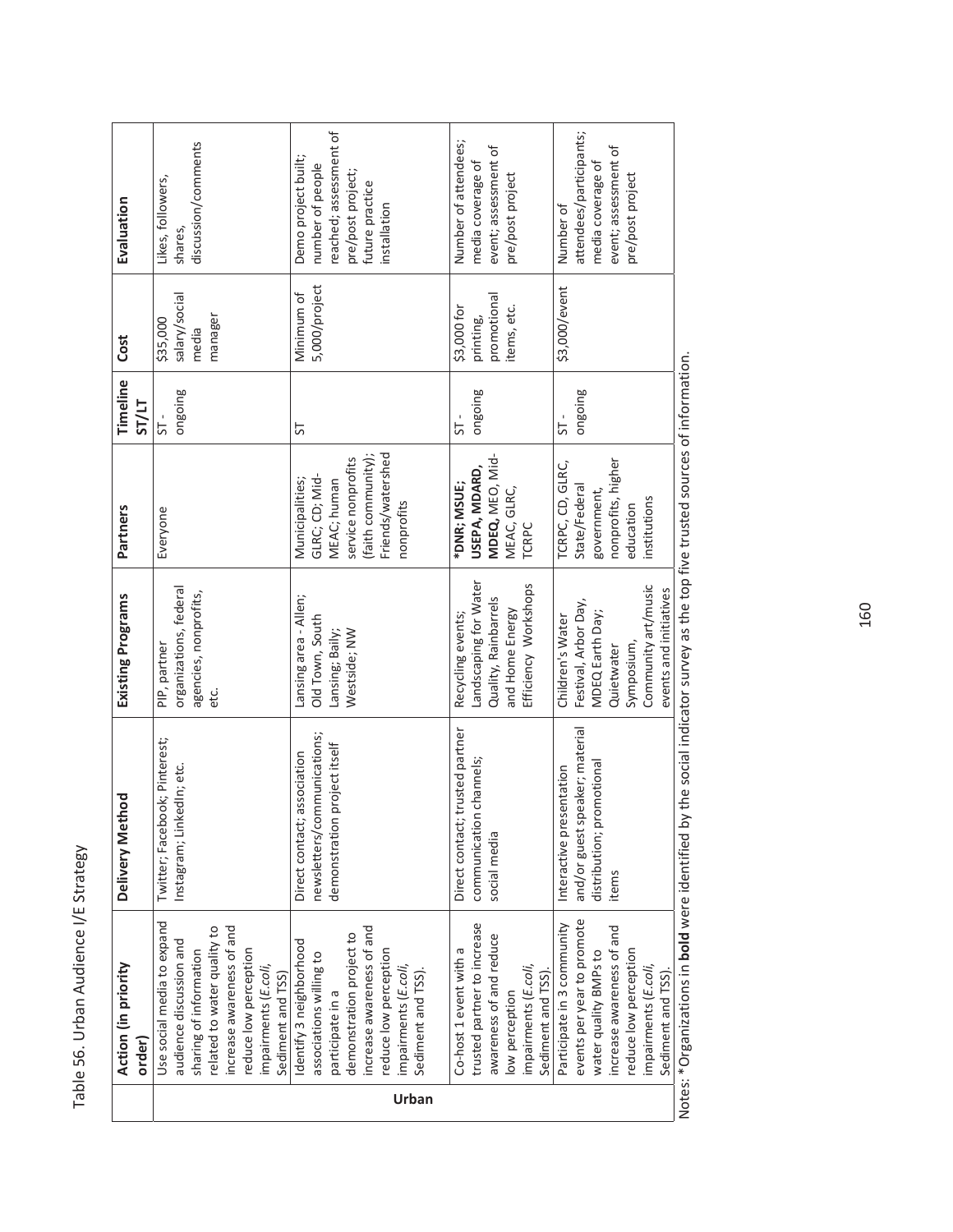|       | Action (in priority order)        | Method<br>Delivery              | Existing Programs        | Partners         | Timeline     | Cost         | Evaluation        |
|-------|-----------------------------------|---------------------------------|--------------------------|------------------|--------------|--------------|-------------------|
|       |                                   |                                 |                          |                  | <b>ST/LT</b> |              |                   |
|       | Increase awareness of low         | Social media, newsletters,      | CD, MSUE, Michigan       | TCRPC, CD, GLRC, | 51-          | \$40,000 to  | Increase          |
|       | cost options (i.e. native plants, | public presentations, billboard | Water Stewardship        | State/Federal    | ongoing      | develop      | awareness by 4%   |
|       | rain gardens, rain barrels,       | campaign, trusted partner       | Website, MEO, Mid-       | government,      |              | campaign and |                   |
|       | pervious pavers, downspout        | communication channels,         | MEAC, GLRC, MDEQ, US     | nonprofits,      |              | materials    |                   |
|       | disconnect, turf management       | promotional items and           | EPA                      | higher education |              |              |                   |
|       | BMPs, pet waste                   | materials                       |                          | institutions     |              |              |                   |
|       | management), to achieve           |                                 |                          |                  |              |              |                   |
|       | water quality to increase         |                                 |                          |                  |              |              |                   |
|       | awareness of and reduce low       |                                 |                          |                  |              |              |                   |
|       | perception impairments            |                                 |                          |                  |              |              |                   |
|       | (E.coli, Sediment and TSS)        |                                 |                          |                  |              |              |                   |
|       | Increase willingness to change    | Social media, newsletters,      | MI Turfgrass Foundation, | TCRPC, CD, GLRC, | $ST -$       | \$40,000 to  | Increase          |
|       | the way an individual cares for   | public presentations, billboard | Michigan Water           | State/Federal    | angoing      | develop      | willingness by 4% |
|       | their lawn/yard to improve        | campaign, trusted partner       | Stewardship Website,     | government,      |              | campaign and |                   |
| Urban | water quality to increase         | communication channels,         | PIP, MSUE                | nonprofits,      |              | materials    |                   |
|       | awareness of and reduce low       | promotional items and           |                          | higher education |              |              |                   |
|       | perception impairments            | materials                       |                          | institutions     |              |              |                   |
|       | (E.coli, Sediment and TSS)        |                                 |                          |                  |              |              |                   |
|       | Increase willingness to pay       | Social media, newsletters,      | CD, MEO, MSUE,           | Everyone         | Ë            | \$40,000 to  | Increase          |
|       | more to improve water quality     | public presentations, billboard | Michigan Water           |                  |              | develop      | willingness by 4% |
|       | to increase awareness of and      | campaign, trusted partner       | Stewardship Website,     |                  |              | campaign and |                   |
|       | reduce low perception             | communication channels,         | GLRC                     |                  |              | materials    |                   |
|       | impairments (E.coli, Sediment     | promotional items and           |                          |                  |              |              |                   |
|       | and TSS)                          | materials, demonstration        |                          |                  |              |              |                   |
|       |                                   | interactive<br>projects,        |                          |                  |              |              |                   |
|       |                                   | presentations, community        |                          |                  |              |              |                   |
|       |                                   | events                          |                          |                  |              |              |                   |
|       |                                   |                                 |                          |                  |              |              |                   |

Table 56. Urban Audience I/E Strategy Table 56. Urban Audience I/E Strategy

 $\overline{1}$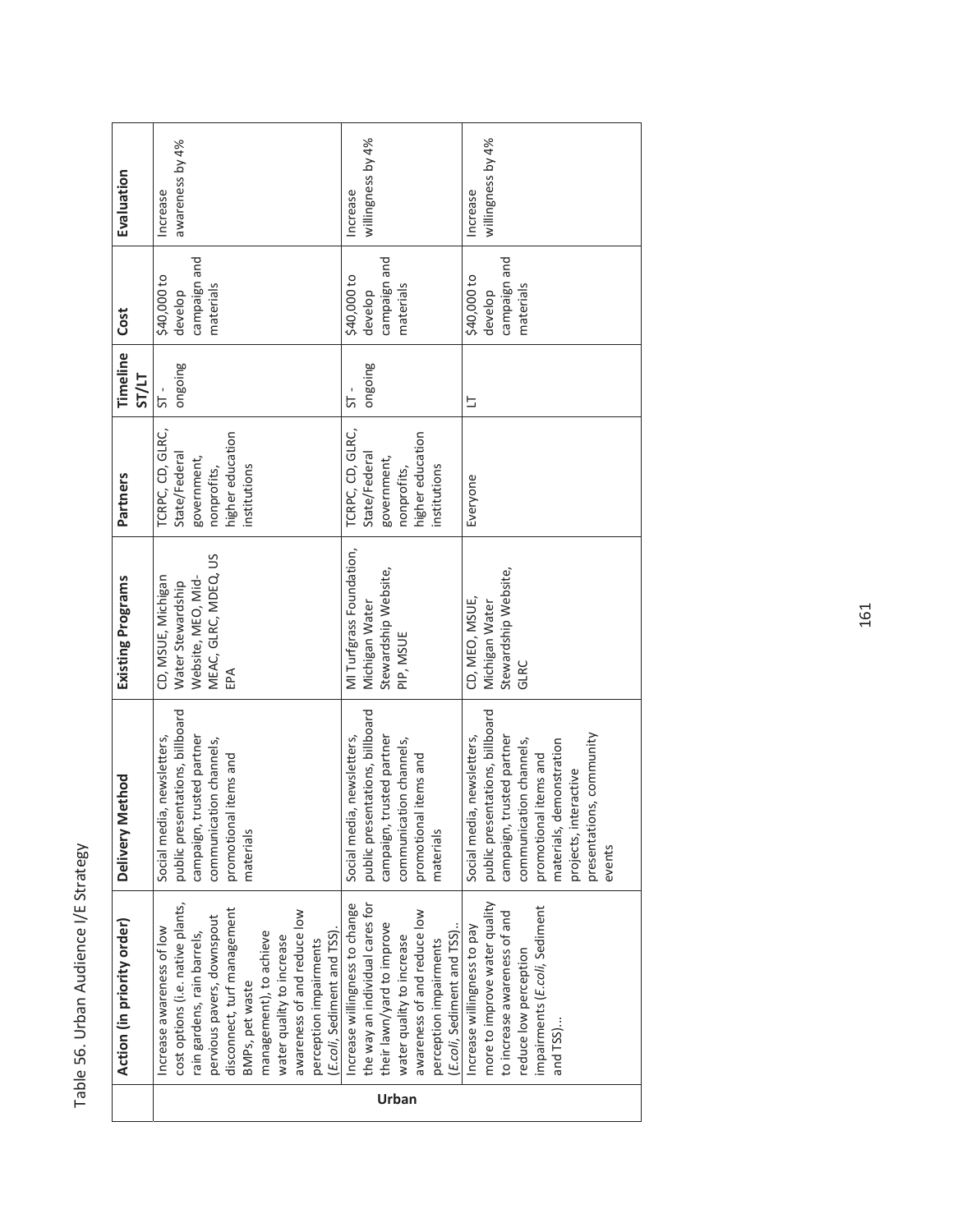| ١<br>j<br>í<br>J |
|------------------|
| ī                |
|                  |
| .<br>המות<br>)   |
| s<br>S           |
| J                |
| ì                |

|                            | Estimated number<br>messages through<br>website statistics,<br>Increase opinion<br>survey feedback                                                                                                                                                                                                                                                                                                                                                                                              |  |
|----------------------------|-------------------------------------------------------------------------------------------------------------------------------------------------------------------------------------------------------------------------------------------------------------------------------------------------------------------------------------------------------------------------------------------------------------------------------------------------------------------------------------------------|--|
| Evaluation                 | engagement or<br>reached; social<br>images and/or<br>response to<br>media and<br>of people<br>by 4%<br>direct                                                                                                                                                                                                                                                                                                                                                                                   |  |
| <b>Cost</b>                | campaign and<br>No cost if use<br>required that<br>development<br>messages. If<br>images and<br>\$40,000 to<br>materials<br>develop<br>existing<br>is TBD.                                                                                                                                                                                                                                                                                                                                      |  |
| Timeline<br>ST/LT          | ongoing<br>ongoing<br>5-<br>51                                                                                                                                                                                                                                                                                                                                                                                                                                                                  |  |
| Partners                   | TCRPC, CD, GLRC,<br>TCRPC, CD, GLRC,<br>higher education<br>higher education<br>State/Federal<br>State/Federal<br>government,<br>government,<br>institutions<br>institutions<br>nonprofits,<br>nonprofits,                                                                                                                                                                                                                                                                                      |  |
| Existing Programs          | Pure Michigan; MGROW,<br>MDNR, Local and County<br>MSUE, GLRC, MDEQ, US<br>Stewardship Website,<br>PIP, Michigan Water<br>Parks<br><b>A</b>                                                                                                                                                                                                                                                                                                                                                     |  |
| lethod<br>Delivery M       | public presentations, billboard<br>public presentations, billboard<br>stream, fishing, images of fish,<br>Use images and/or messages<br>paddling and boating, etc. in<br>related to picnicking near a<br>campaign, trusted partner<br>campaign, trusted partner<br>Social media, newsletters,<br>social media, newsletters,<br>communication channels,<br>communication channels,<br>stream, walking along a<br>promotional items and<br>promotional items and<br>materials<br>materials        |  |
| Action (in priority order) | Use 3 images and/or messages<br>streambank erosion and street<br>waste, residential stormwater<br>awareness of and reduce low<br>awareness of and reduce low<br>related to scenic beauty and<br>E.coli, Sediment and TSS)<br>E.coli, Sediment and TSS).<br>resources when engaging<br>Increase opinion that pet<br>perception impairments<br>perception impairments<br>erosion are sources of<br>people enjoying water<br>pollution to increase<br>audience to increase<br>runoff, roof runoff, |  |
|                            | Urban                                                                                                                                                                                                                                                                                                                                                                                                                                                                                           |  |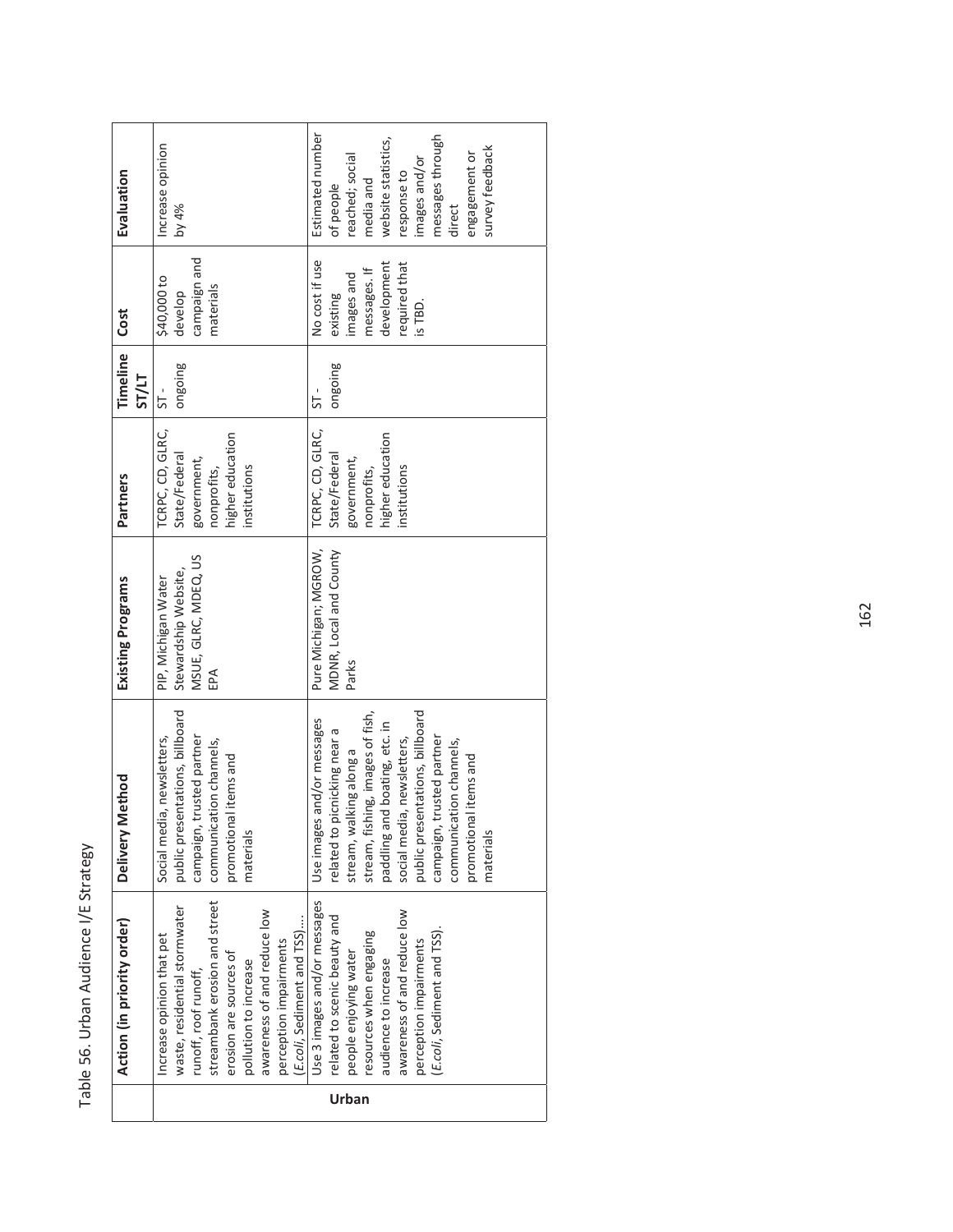|                     | Action (in priority<br>order)                                                                                                                                                                                                                       | Method<br>Delivery                                                                                                                                               | Programs<br>Existing                            | Partners                                                                                                                                                                    | Timeline<br><b>ST/LT</b> | Cost                                                   | Evaluation                                                                                                                   |
|---------------------|-----------------------------------------------------------------------------------------------------------------------------------------------------------------------------------------------------------------------------------------------------|------------------------------------------------------------------------------------------------------------------------------------------------------------------|-------------------------------------------------|-----------------------------------------------------------------------------------------------------------------------------------------------------------------------------|--------------------------|--------------------------------------------------------|------------------------------------------------------------------------------------------------------------------------------|
|                     | awareness of and reduce<br>adopt Best Management<br>Increase willingness to<br>Practices to increase<br>impairments (E.coli,<br>Sediment and TSS).<br>low perception                                                                                | channels, promotional<br>tems and materials<br>billboard campaign,<br>newsletters, public<br>communication<br>trusted partner<br>presentations,<br>Social media, | MDARD-MAEAP,<br>MSUE programs<br>PIP, CD, NRCS, | TCRPC, CD, State/Federal<br>Government, Nonprofits,<br>Institutions, Agricultural<br>Livestock Associations<br>Service Providers,<br>(including equine)<br>Higher Education | Ь                        | campaign and<br>\$40,000 to<br>materials<br>develop    | ncrease willingness<br>by 4%, number of<br><b>BMPs</b> installed                                                             |
| <b>Agricultural</b> | dentify 3 trusted sources<br>demonstration project to<br>willing to participate in a<br>perception impairments<br>increase awareness of<br>(E.coli, Sediment and<br>and reduce low<br>$TSS$ ).                                                      | communications, demo<br>Direct contact, partner<br>project itself                                                                                                | CD, NRSC, MDARD,<br>Farm Bureau,<br>MIFFS, MSUE | TCRPC, CD, State/Federal<br>Government, Nonprofits,<br>Institutions, Agricultural<br>Livestock Associations<br>(including equine)<br>Service Providers,<br>Higher Education | 与                        | \$20,000/project<br>Minimum of                         | Demo project built;<br>number of people<br>pre/post project;<br>future practice<br>assessment of<br>installation<br>reached; |
|                     | with a trusted source. For<br>Hold 3 educational events<br>day, cover crop workshop<br>to increase awareness of<br>perception impairments<br>per year in partnership<br>example a farm safety<br>(E.coli, Sediment and<br>and reduce low<br>$TSS$ ) | Direct contact, partner<br>communications,<br>workshop itself                                                                                                    | CD, NRCS, MDARD,<br>MSUE programs               | MDARD, MDEQ, TCRPC,<br>*DNR; MSUE; USEPA,<br>8                                                                                                                              | 55                       | promotional<br>items, etc.<br>\$3,000 for<br>printing/ | attendees; pre-post<br>Number of<br>survey                                                                                   |

Note: \*Organizations in bold were identified by the social indicator survey as the top five trusted sources of information. Note: \*Organizations in **bold** were identified by the social indicator survey as the top five trusted sources of information.

163

Table 57. Agricultural Audience I/E Strategy Table 57. Agricultural Audience I/E Strategy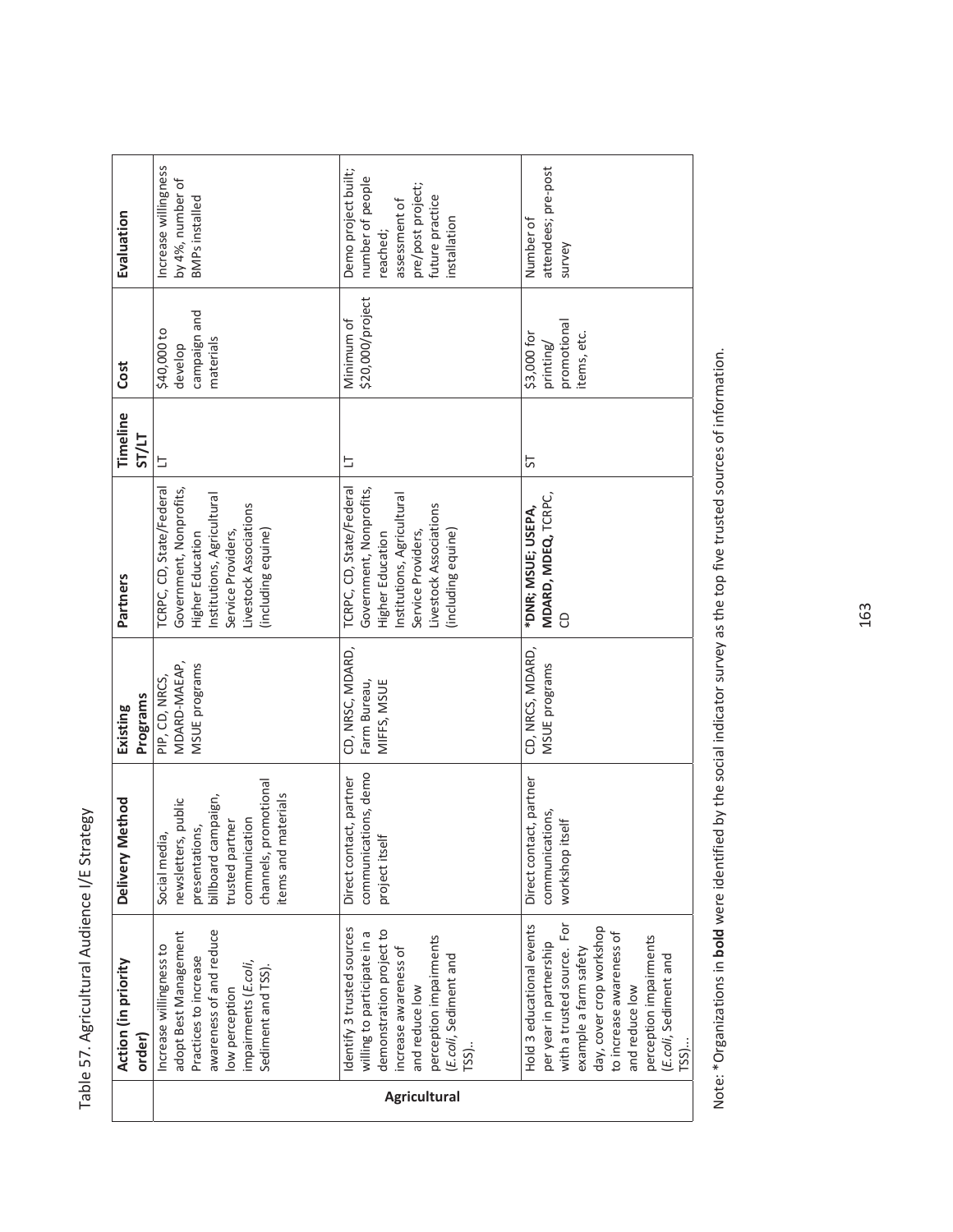| Evaluation                    | attendee; pre-post<br>Number of<br>survey                                                                                                                                   | Increase awareness<br>by 4%                                                                                                                                                                                                                                                                                                                                 | response to images<br>Estimated number<br>of people reached;<br>website statistics,<br>and/or messages<br>social media and<br>survey feedback<br>engagement or<br>through direct                                                                                                     |
|-------------------------------|-----------------------------------------------------------------------------------------------------------------------------------------------------------------------------|-------------------------------------------------------------------------------------------------------------------------------------------------------------------------------------------------------------------------------------------------------------------------------------------------------------------------------------------------------------|--------------------------------------------------------------------------------------------------------------------------------------------------------------------------------------------------------------------------------------------------------------------------------------|
| Cost                          | \$3,000/event                                                                                                                                                               | campaign and<br>\$40,000 to<br>materials<br>develop                                                                                                                                                                                                                                                                                                         | required that is<br>existing images<br>If development<br>and messages.<br>No cost if use<br>TBD.                                                                                                                                                                                     |
| Timeline<br><b>ST/LT</b>      | 与                                                                                                                                                                           | 브                                                                                                                                                                                                                                                                                                                                                           | ongoing<br>5                                                                                                                                                                                                                                                                         |
| Partners                      | TCRPC, CD, State/Federal<br>Government, Nonprofits,<br>Institutions, Agricultural<br>Livestock Associations<br>(including equine)<br>Service Providers,<br>Higher Education | TCRPC, CD, State/Federal<br>Government, Nonprofits,<br>Institutions, Agricultural<br>Livestock Associations<br>(including equine)<br>Service Providers,<br>Higher Education                                                                                                                                                                                 | TCRPC, CD, State/Federal<br>Government, Nonprofits,<br>Institutions, Agricultural<br>Livestock Associations<br>(including equine)<br>Service Providers,<br>Higher Education                                                                                                          |
| Programs<br>Existing          | (including equine)<br>Service Providers,<br>MSUE, Livestock<br>Farm Bureau,<br>Associations<br>Agricultural<br>MIFFS, CD,<br>MAEAP,                                         | CD, NRCS, MDARD,<br>MSUE programs,                                                                                                                                                                                                                                                                                                                          | MGROW, MDARD,<br>Pure Michigan,<br>MIFFS, MSUE<br>Farm Bureau,                                                                                                                                                                                                                       |
| Delivery Method               | social media,<br>Direct contact;<br>newsletters                                                                                                                             | channels, promotional items<br>billboard campaign, trusted<br>Social media, newsletters,<br>partner communication<br>public presentations,<br>and materials                                                                                                                                                                                                 | Use images and/or messages<br>and wildflowers, etc. in social<br>related to farming, streams,<br>ditches with native grasses<br>media, newsletters, public<br>campaign, trusted partner<br>communication channels,<br>presentations, billboard<br>promotional items and<br>materials |
| Action (in priority<br>order) | awareness of and reduce<br>educational events per<br>impairments (E.coli,<br>Sediment and TSS).<br>Hold 3 peer-peer<br>year to increase<br>low perception                   | awareness of and reduce<br>streambank soil erosion,<br>sources of water quality<br>septic systems, manure<br>improperly maintained<br>from farm animals, pet<br>stormwater runoff are<br>farm field soil erosion,<br>waste and residential<br>Increase opinion that<br>pollution to increase<br>impairments (E.coli,<br>Sediment and TSS)<br>low perception | perception impairments<br>education strategies to<br>increase awareness of<br>engaging audience in<br>(E.coli, Sediment and<br>Use 3 images and/or<br>messages related to<br>scenic beauty when<br>information and<br>and reduce low<br>TSS)                                         |
|                               |                                                                                                                                                                             | <b>Agricultural</b>                                                                                                                                                                                                                                                                                                                                         |                                                                                                                                                                                                                                                                                      |

Table 57. Agricultural Audience I/E Strategy Table 57. Agricultural Audience I/E Strategy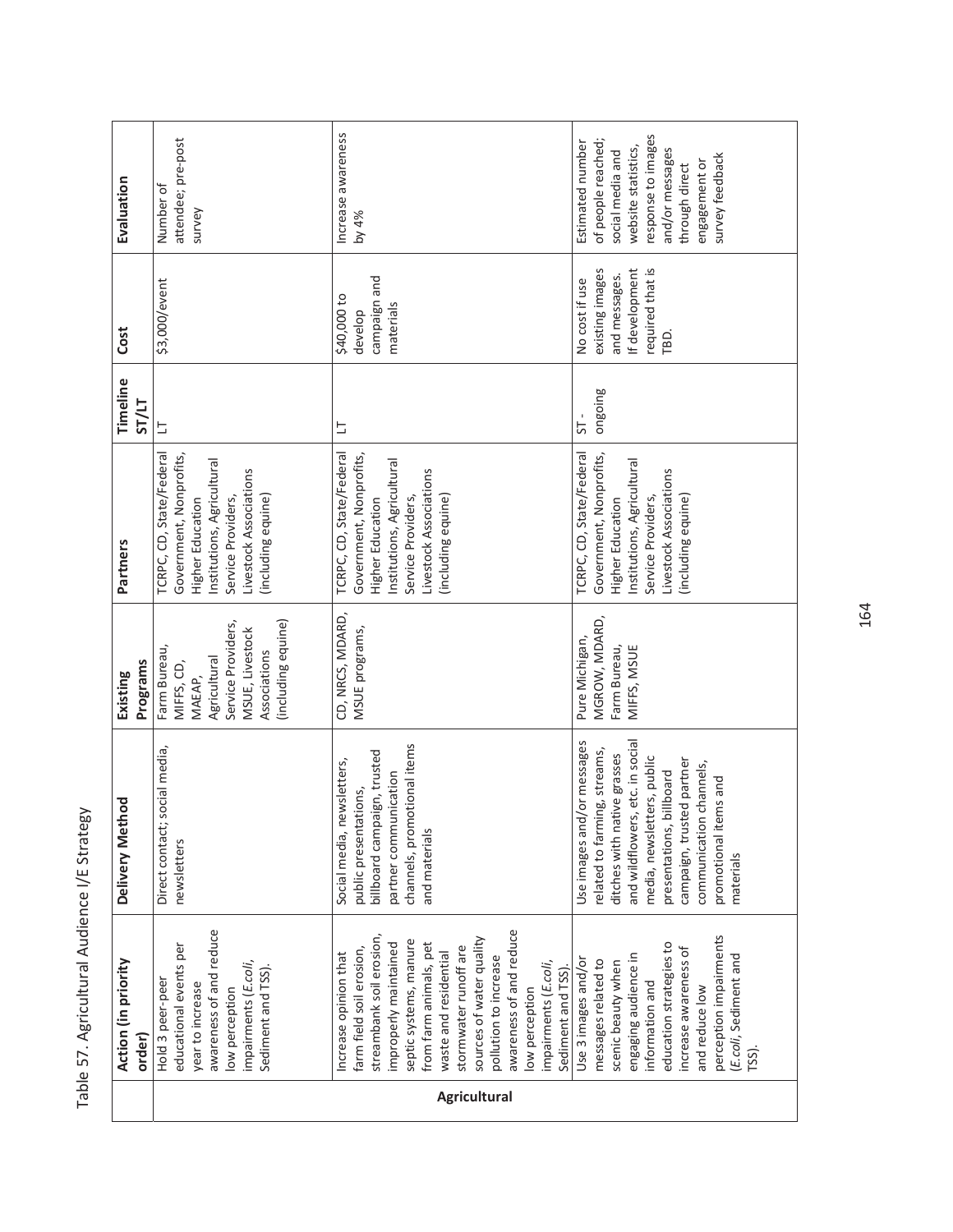|                          | Action (in priority<br>order                                                                                                                                                                                                                     | ਨੂ<br>Delivery Metho                                                                                                                                        | Programs<br>Existing                                          | Partners                                                                                            | Timeline<br><b>ST/LT</b> | Cost                                               | Evaluation                                                                                                                |
|--------------------------|--------------------------------------------------------------------------------------------------------------------------------------------------------------------------------------------------------------------------------------------------|-------------------------------------------------------------------------------------------------------------------------------------------------------------|---------------------------------------------------------------|-----------------------------------------------------------------------------------------------------|--------------------------|----------------------------------------------------|---------------------------------------------------------------------------------------------------------------------------|
|                          | practices to increase<br>Increase willingness<br>impairments (E.coli,<br>Sediment and TSS<br>awareness of and<br>to adopt best<br>management<br>reduce low<br>perception                                                                         | public presentations, billboard<br>campaign, trusted partner<br>Social media, newsletters,<br>communication channels,<br>promotional items and<br>materials | CD, Michigan Water<br>Website, MDEQ, US<br>Stewardship<br>EPA | TCRPC, CD, GLRC,<br>Higher Education<br>State/Federal<br>Government,<br>Nonprofits,<br>Institutions | s                        | \$40,000 to develop<br>campaign and<br>materials   | Increase willingness<br>by 4%                                                                                             |
| <b>Rural Residential</b> | governments willing<br>impairments (E.coli,<br>project to increase<br>Sediment and TSS)<br>to participate in a<br>awareness of and<br>demonstration<br>Identify 3 local<br>reduce low<br>perception                                              | newsletters/communications;<br>demonstration project itself<br>municipal/community<br>Direct contact;                                                       | Needs to be<br>created                                        | Governments,<br>TCRPC, CD,<br>Vonprofits<br>Local                                                   | Þ                        | \$5,000/project<br>Minimum of                      | reached; assessment<br>Demo project built;<br>of pre/post project;<br>number of people<br>future practice<br>installation |
|                          | increase awareness of<br>mailings per year to<br>impairments (E.coli,<br>Sediment and TSS)<br>Conduct 4 direct<br>and reduce low<br>perception                                                                                                   | Direct mail                                                                                                                                                 | utilize tax mailings,<br>Community news,<br>postcard          | Governments,<br>Nonprofits,<br>MSUE, CD<br>TCRPC,<br>Local                                          | 5                        | \$5,000/11,600 homes                               | Number of residents<br>mailed; website<br>traffic                                                                         |
|                          | increase awareness of<br>year at a conveniently<br>Hold 3 workshops per<br>township hall, etc. to<br>impairments (E.coli,<br>located community<br>Sediment and TSS)<br>Б<br>and reduce low<br>facility such as<br>library, school,<br>perception | Interactive presentation<br>and/or guest speaker;<br>material distribution;<br>promotional items                                                            | programs, Mid-<br>CD, MSUE<br>MEAC                            | Higher Education<br>TCRPC, CD, GLRC,<br>State/Federal<br>Government,<br>Institutions<br>Nonprofits, | 5                        | printing/promotional<br>\$3,000 for<br>items, etc. | pre/post workshop<br>assessment of<br>Number of<br>attendees;                                                             |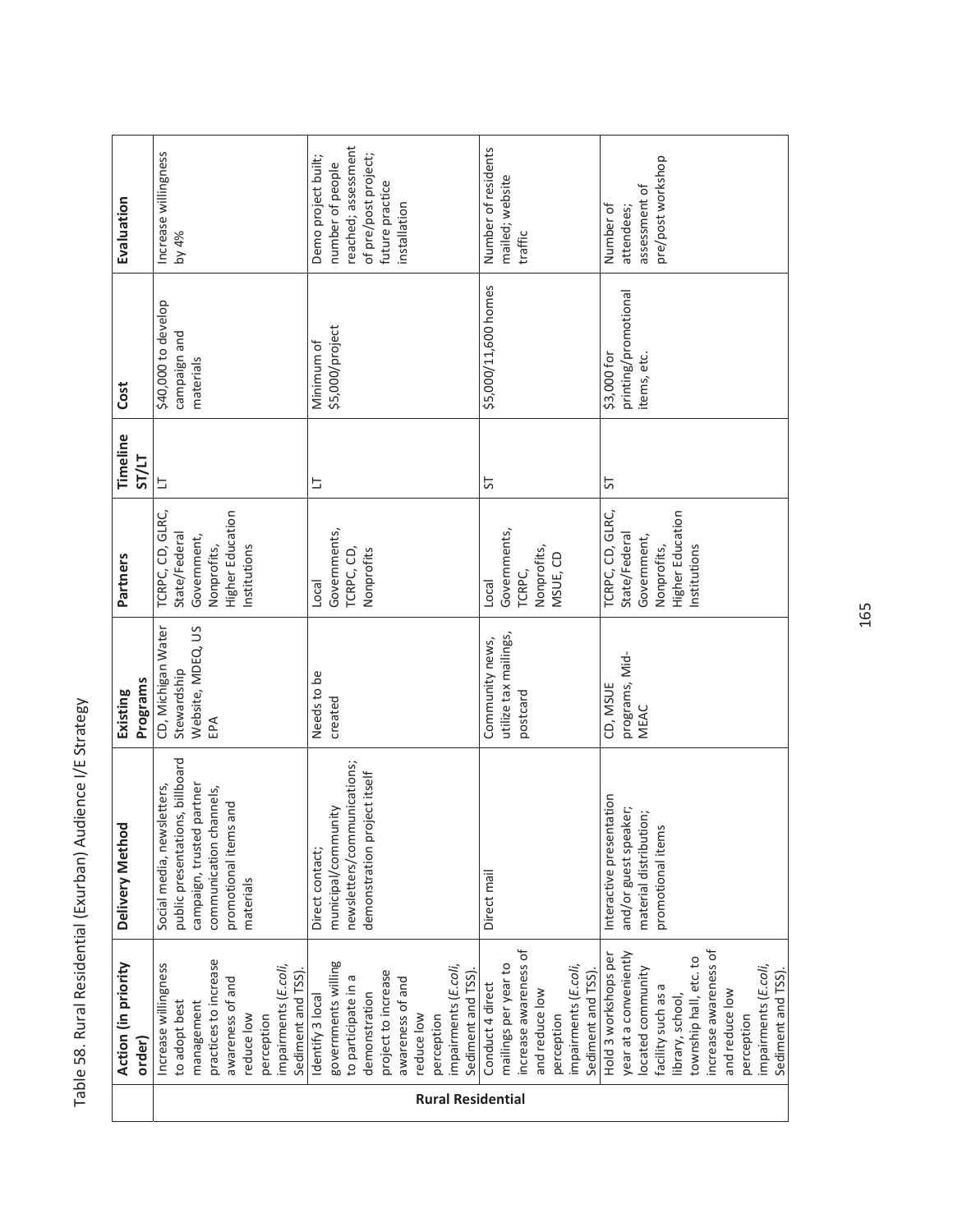|                          | Action (in priority<br>order)                                                                                                                                                                                                                                                                                                                                      | ğ<br>Delivery Meth                                                                                                                                                                                                                                                                                                                    | Existing Programs                                                       | Partners                                                                                                   | Timeline<br><b>ST/LT</b> | Cost                                                                                       | Evaluation                                                                                                                                                                       |
|--------------------------|--------------------------------------------------------------------------------------------------------------------------------------------------------------------------------------------------------------------------------------------------------------------------------------------------------------------------------------------------------------------|---------------------------------------------------------------------------------------------------------------------------------------------------------------------------------------------------------------------------------------------------------------------------------------------------------------------------------------|-------------------------------------------------------------------------|------------------------------------------------------------------------------------------------------------|--------------------------|--------------------------------------------------------------------------------------------|----------------------------------------------------------------------------------------------------------------------------------------------------------------------------------|
|                          | Watershed to increase<br>reduce low perception<br>locations across the<br>impairments (E.coli,<br>Sediment and TSS)<br>Install educational<br>awareness of and<br>signage at 100                                                                                                                                                                                   | acement<br>Strategic sign pl                                                                                                                                                                                                                                                                                                          | GLRC watershed<br>signs, PIP                                            | Commissions,<br>GLRC, Road<br>MGROW                                                                        | E                        | \$8,000/100 signs                                                                          | Number of signs<br>installed; traffic<br>counts                                                                                                                                  |
| <b>Rural Residential</b> | to increase awareness<br>engaging audience in<br>picnicking and family<br>education strategies<br>Use 3 images and/or<br>messages related to<br>impairments (E.coli,<br>Sediment and TSS).<br>of and reduce low<br>information and<br>activities when<br>perception                                                                                                | channels, promotional items<br>messages related to families<br>billboard campaign, trusted<br>social media, newsletters,<br>food as it relates to water<br>quality and E.coli, etc. in<br>children and water, safe<br>partner communication<br>playing near a stream,<br>public presentations,<br>Use images and/or<br>and materials. | federal agencies,<br>nonprofits, etc.<br>organizations,<br>PIP, partner | Everyone                                                                                                   | 5                        | No cost if use existing<br>images and messages.<br>required that is TBD.<br>If development | Estimated number of<br>Response to images<br>website statistics,<br>and/or messages<br>social media and<br>survey feedback<br>people reached;<br>engagement or<br>through direct |
|                          | stormwater runoff are<br>systems, manure from<br>increase awareness of<br>farm field soil erosion,<br>Increase opinion that<br>waste and residential<br>impairments (E.coli,<br>erosion, improperly<br>Sediment and TSS).<br>quality pollution to<br>maintained septic<br>farm animals, pet<br>sources of water<br>streambank soil<br>and reduce low<br>perception | channels, promotional items<br>billboard campaign, trusted<br>Social media, newsletters,<br>partner communication<br>public presentations,<br>and materials                                                                                                                                                                           | MSUE programs<br>NRCS, MDARD,<br>PIP, GLRC, CD,                         | TCRPC, CD, GLRC,<br><b>Higher Education</b><br>State/Federal<br>Government,<br>Institutions<br>Nonprofits, | 브                        | \$40,000 to develop<br>campaign and<br>materials                                           | Increase awareness<br>by 4%                                                                                                                                                      |

Table 58. Rural Residential (Exurban) Audience I/E Strategy Table 58. Rural Residential (Exurban) Audience I/E Strategy

166